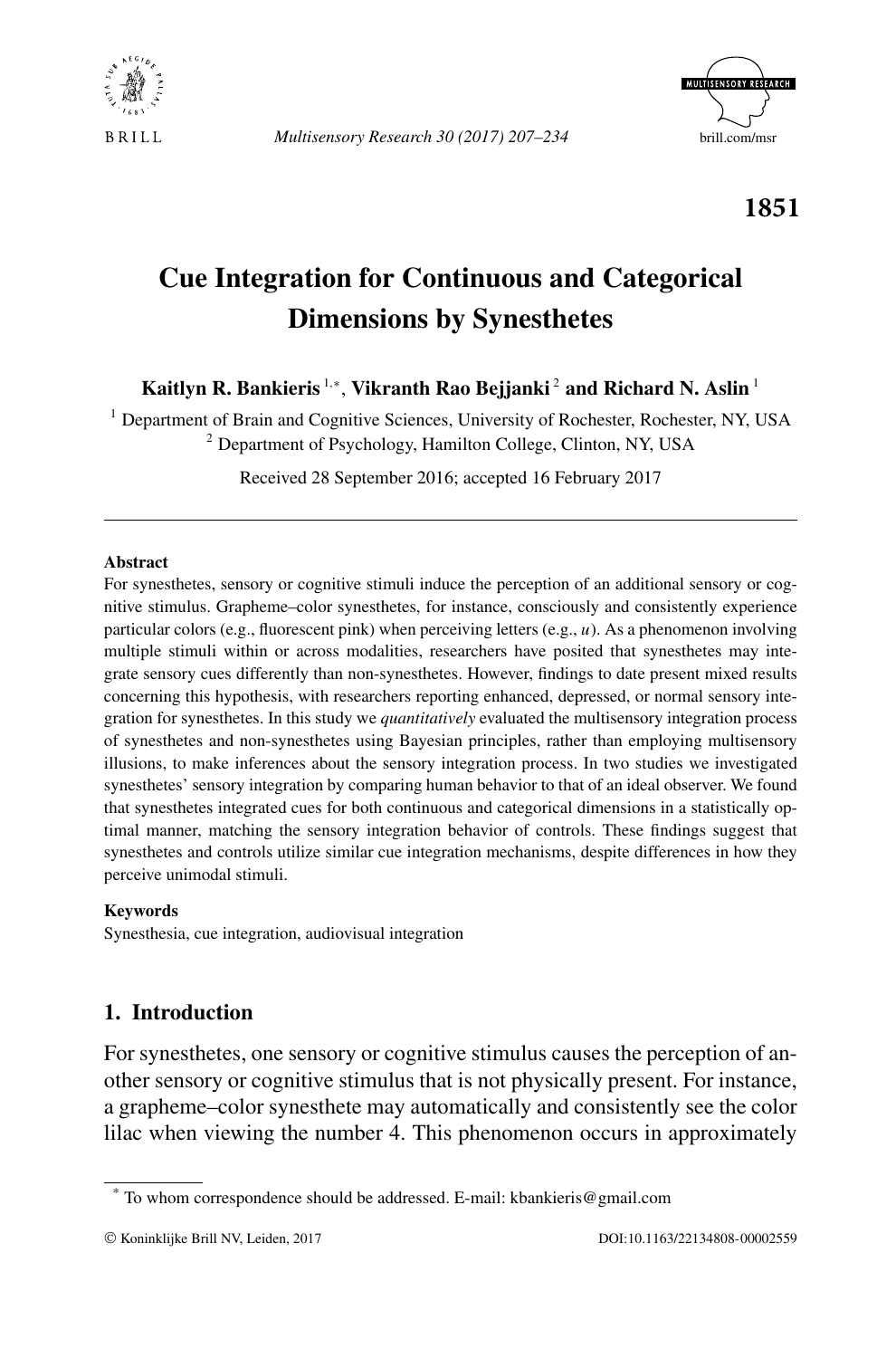4% of the population and manifests itself in up to 61 different varieties (Day 2005, 2009). Although synesthesia has been documented for over a century (e.g., Calkins, 1893; Claparede, 1903; Jewanski *et al*., 2009), its underlying cause remains largely unknown. Neurological theories hypothesize that synesthesia arises due to additional or disinhibited neural connections (e.g., Bargary and Mitchell, 2008; Grossenbacher and Lovelace, 2001; Hubbard *et al*., 2011; Ramachandran and Hubbard, 2001), but the specificity and nature of these connections is debated. That is, some researchers believe that the neural connections giving rise to synesthesia are qualitatively different from cross-modal mechanisms present in the general population. An alternative view is that synesthesia is an exaggerated form of normal cross-modal processing, with synesthetic associations being one manifestation of more widespread differences in brain connectivity and function. In the current study, we quantitatively examine synesthetes' audio-visual integration abilities to determine if synesthetes have a general exaggeration of multisensory processing abilities.

Across various neuroimaging and behavioral studies, there is some evidence that synesthetes have widespread multisensory processing differences unrelated to their particular form of synesthesia. In the neuroimaging literature, multiple studies have demonstrated that structural and functional connectivity differs between synesthetes and non-synesthetes. Interestingly, these differences emerge not only in regions of the brain directly related to synesthetic experiences (e.g., V4 for induced color associations) but also extend to parietal regions of the brain generally associated with multisensory processing or binding (e.g., Hänggi *et al*., 2011; Jäncke *et al*., 2009; O'Hanlon *et al*., 2013; Rouw and Scholte, 2007, 2010; Tomson *et al*., 2013; Weiss and Fink, 2009; see Hupé and Dojat, 2015 or Rouw *et al*., 2011 for a review). These neuroimaging results suggest that synesthetes' hallmark associations may be the behavioral manifestation of widespread neural differences, including generally altered multisensory processing.

Behavioral studies that have investigated synesthetes' multisensory integration have produced conflicting findings. The majority of these behavioral studies have examined synesthetes' susceptibility to multisensory illusions in order to draw conclusions regarding the mechanism underlying multisensory integration. The most commonly studied is the Double Flash Illusion (Shams *et al*., 2000). This illusion occurs when a single visual flash paired with two auditory beeps gives rise to the perception of two visual flashes. Parameters of multisensory integration are inferred by examining susceptibility to the illusion across various temporal delays between the two auditory beeps. Several studies have tested synesthetes on this illusion and have found inconsistent results. Grapheme–color synesthetes have been reported to have greater susceptibility (Brang *et al*., 2012), reduced susceptibility (Neufeld *et al*., 2012), or no difference in susceptibility to this illusion (Whittingham *et al*., 2014)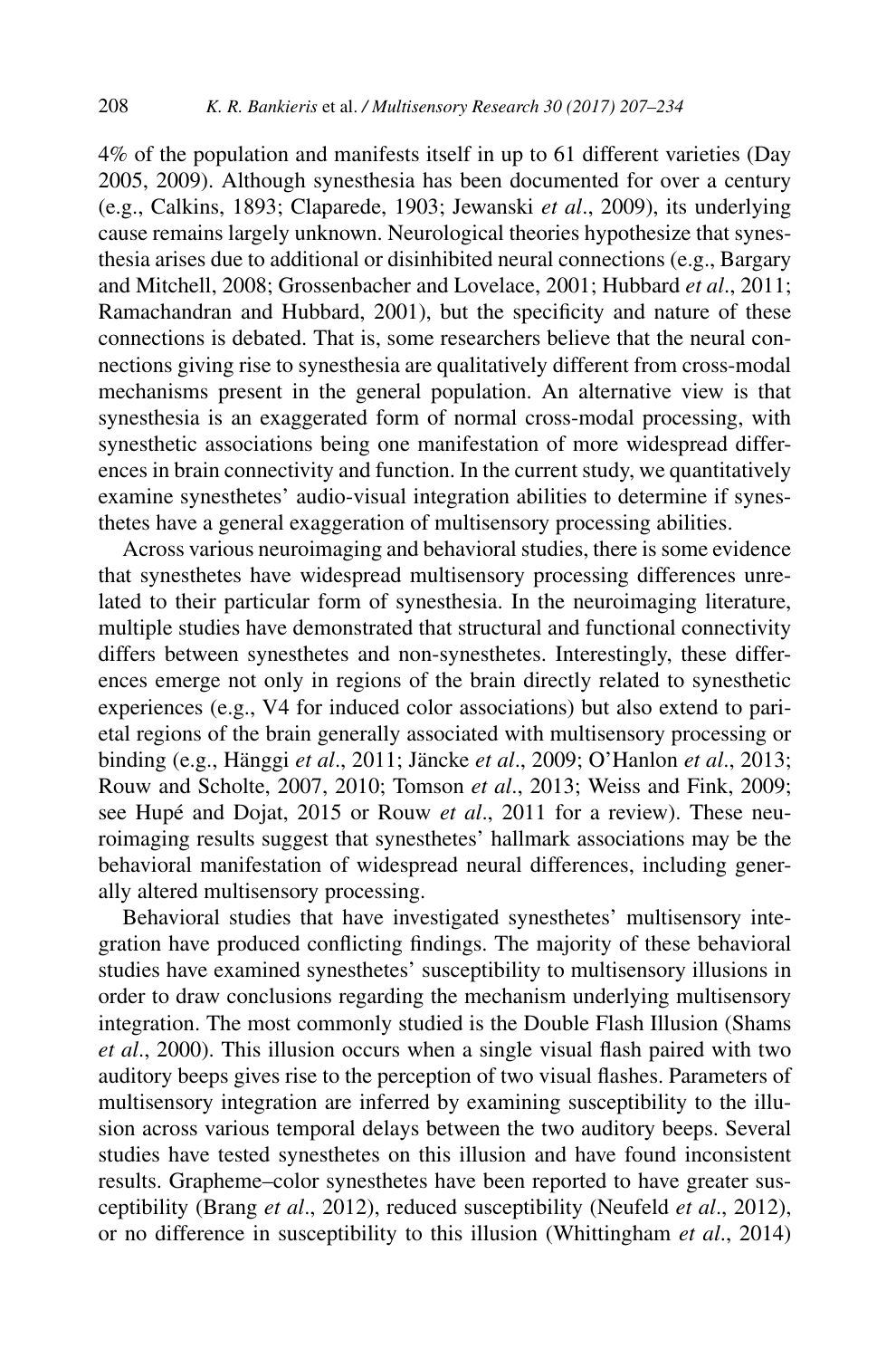compared to non-synesthetes. Unfortunately, these studies differ along multiple dimensions (e.g., mean age of synesthetes, alignment of first beep and visual flash, additional types of synesthesia experienced) making it difficult to determine the reason for the conflicting findings.

The McGurk illusion has also been used to investigate multisensory integration in synesthetes. This illusion arises when the visual cue (e.g., video of a mouth producing  $/ga$ ) and auditory cue (e.g., audio of  $/ba$ ) to a phoneme utterance conflict with one another and give rise to an intermediate percept (e.g., /da/). Sinke *et al*. (2012) found that synesthetes were less susceptible to this illusion, providing evidence against the hypothesis that synesthetes have increased sensory integration in general. The authors additionally tested participants' ability to identify auditory words in noise with or without the added visual cue of matching articulatory movements. They found that synesthetes benefited less than non-synesthetes from this additional visual cue, and interpreted this as evidence that synesthetes have decreased rather than increased multisensory integration. However, since this study did not evaluate performance on this task with a visual only condition, their conclusion is subject to an alternative explanation. The observed multisensory benefit of controls could reflect a similar integration process for each group if synesthetes perform worse on a visual-only version of this task. That is, the larger difference between the audiovisual and audio-only conditions for controls could be due to superior performance with visual information alone compared to synesthetes. If synesthetes did perform worse than controls in a visual-only condition, the difference between audiovisual and audio-only conditions would be smaller than for controls if both groups used the same integration mechanism. Therefore, any conclusions drawn regarding cue integration without data from a visual-only condition are premature. Overall, the results from the existing literature on synesthetes' susceptibility to multisensory illusions do not provide convincing evidence for a generally heightened multisensory ability.

Examining multisensory integration with the previously described illusions allows one to evaluate the *outcome* of integration. That is, the dependent measure assesses whether or not integration occurred (e.g., Körding *et al*., 2007). Taking a slightly different approach and examining the *benefit* of integration, Brang and colleagues (2012) tested grapheme–color synesthetes' and non-synesthetes' reaction time for detecting audio, visual, and audiovisual stimuli. In this paradigm, true multisensory integration predicts that reaction times (RTs) to audiovisual stimuli will be faster than RTs to either unimodal stimulus alone and will exceed the statistical prediction of summing the two targets (i.e., the Race Model; e.g., Hershenson, 1962; Miller, 1982; Laurienti *et al*., 2006). Results demonstrated that both synesthetes and controls had faster reaction times than predicted by the Race Model, reflecting sensory integration. This difference between the Race Model predictions and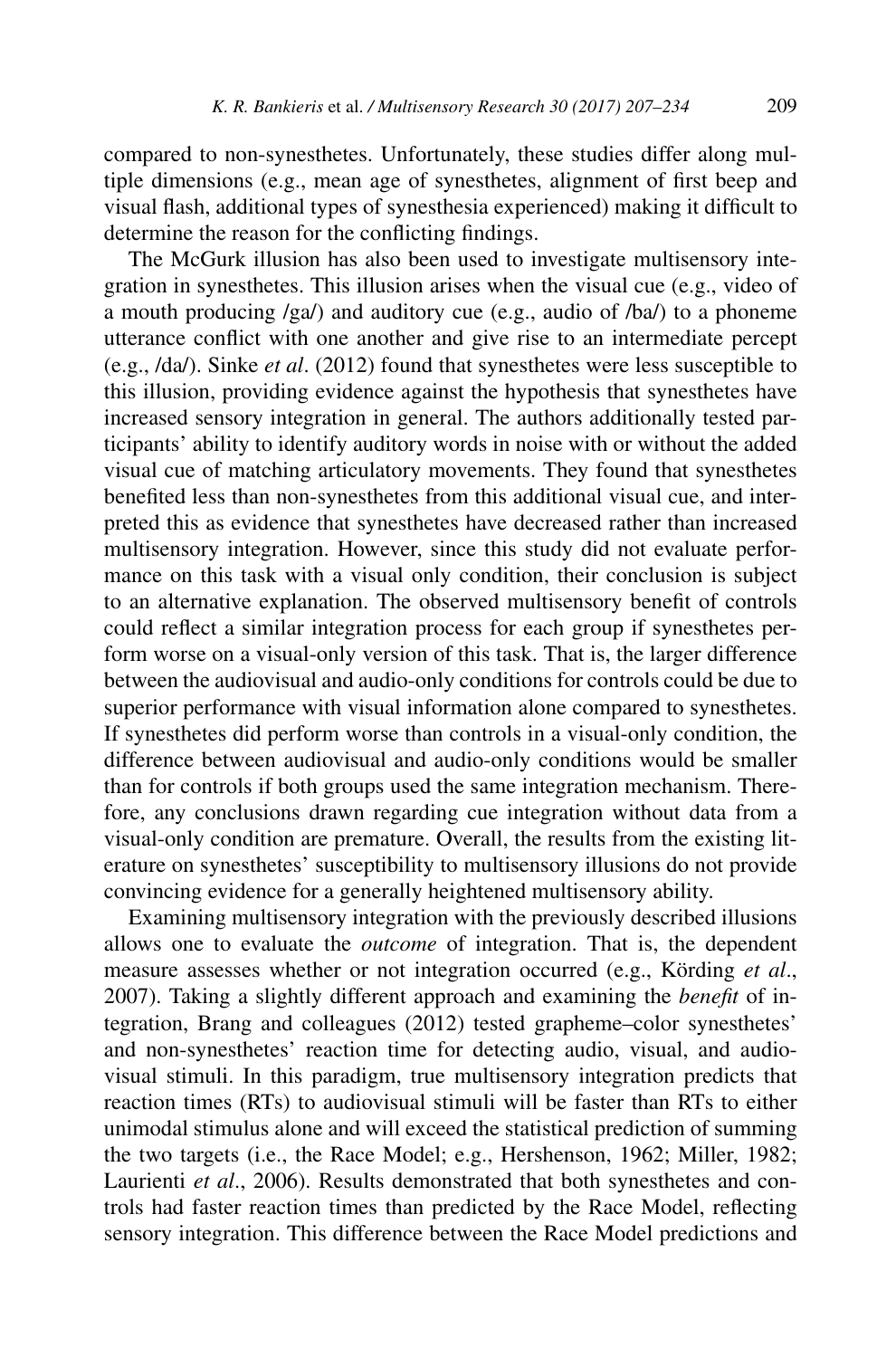participants' observed audiovisual RTs was only marginally greater for synesthetes than non-synesthetes, suggesting that synesthetes may have benefitted more from the multisensory stimulus than non-synesthetes. The results of this study, which quantitatively investigated the outcome of multisensory integration in a 'natural' environment (as opposed to within an illusion), lend weak support for the hypothesis that synesthetes' general multisensory capabilities may be different from those of non-synesthetes. Taken as a whole, the literature examining multisensory integration in synesthesia provides inconsistent evidence regarding the outcome of integration.

Here, rather than making inferences about the multisensory mechanism from the outcome of such integration, we sought to examine the *process* of integration itself. In two studies, we evaluate *how* synesthetes integrate multiple cues. Specifically, we investigate synesthetes' audiovisual integration from the perspective of Bayesian cue integration to determine whether or not synesthetes combine cues in a statistically efficient manner, as has been observed previously with non-synesthetes. In Experiment 1, we assess audiovisual integration with a spatial localization task, which relies on the continuous dimension of azimuth. Experiment 2 examines newly learned categories that are defined by two continuous dimensions (auditory frequency and visual numerosity). Evidence from both studies demonstrates that like non-synesthetes, synesthetes integrate audiovisual cues in a manner indistinguishable from the behavior of an ideal observer, suggesting that both synesthetes and nonsynesthetes integrate cues in a statistically-optimal manner.

## **2. Experiment 1: Audiovisual Localization**

In Experiment 1, we use a spatial localization task (which relies on the continuous dimension of azimuth) to investigate synesthetes' audiovisual integration from the perspective of Bayesian cue integration. Studies evaluating cue combination across such continuous dimensions have demonstrated that humans (presumably about 96% non-synesthetes) integrate multiple sources of information efficiently, following the statistically optimal strategy of weighting sensory cues based on their variability (e.g., Ernst and Banks, 2002; Hillis *et al*., 2002; Jacobs and Fiune, 1999; Knill and Saunders, 2003; Körding and Wolpert, 2004; Körding *et al*., 2007; Michel and Jacobs, 2008; Van Beers *et al*., 1999). When locating a chirping bird, for example, this statistically efficient approach predicts that humans should weight visual cues to the location of the bird more heavily than auditory cues because the human visual system more reliably encodes spatial location in comparison to the auditory system. Moreover, if this task is performed at night when visual information is degraded, we should expect a greater reliance on auditory cues.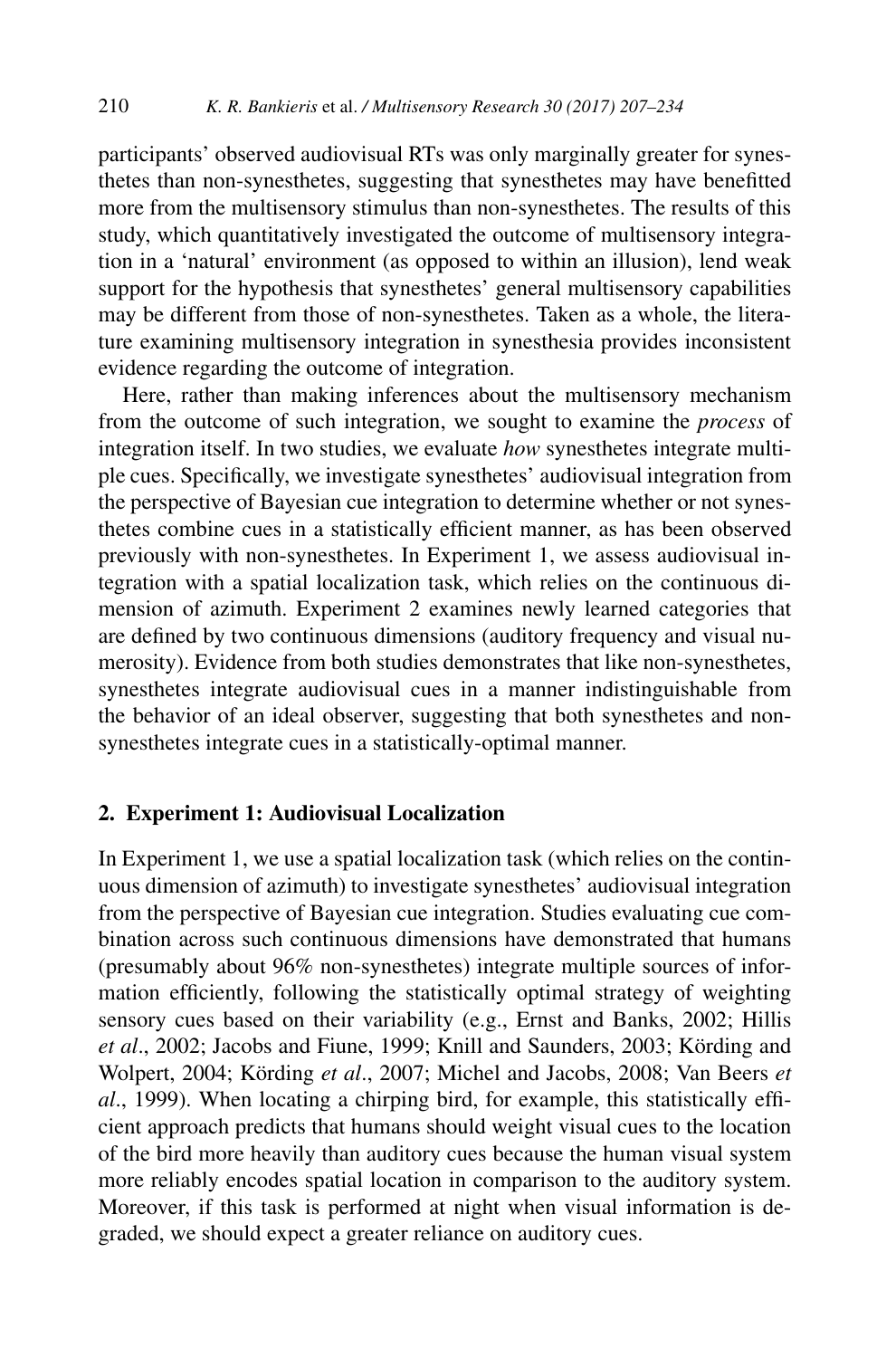Formally, we can represent the information provided by an individual sensory signal A about a stimulus *S* in the world as a likelihood function, *p(*A|*S)*. The value of *S* that maximizes this likelihood function can be thought of as the estimate of *S* suggested by A,  $\hat{S}_A$ . Given two sensory stimuli A and B that are conditionally independent (e.g., the sensory uncertainty associated with each modality is independent), the information provided by the combination of both the cues can be written as  $p(A, B|S) = p(A|S)p(B|S)$ . With the assumption that the individual cue likelihood functions are Gaussian, the peak of the combined likelihood function can be written as a weighted average of the peaks of the individual likelihood functions. Formally, the combined estimate of the stimulus is a weighted linear combination of the estimates suggested by the two sensory signals:

$$
\hat{S} = w_A \hat{S}_A + w_B \hat{S}_B \tag{1}
$$

where

$$
w_{\rm A} = \frac{\frac{1}{\sigma_{\rm A}^2}}{\frac{1}{\sigma_{\rm A}^2} + \frac{1}{\sigma_{\rm B}^2}} \text{ and } w_{\rm B} = \frac{\frac{1}{\sigma_{\rm B}^2}}{\frac{1}{\sigma_{\rm A}^2} + \frac{1}{\sigma_{\rm B}^2}}
$$
(2)

and  $\sigma_A^2$  and  $\sigma_B^2$  are the variances of  $p(A|S)$  and  $p(B|S)$ , respectively. The variance of the combined likelihood  $p(A, B|S)$  is given by:

$$
\sigma_{AB}^2 = \frac{\sigma_A^2 \sigma_B^2}{\sigma_A^2 + \sigma_B^2}
$$
 (3)

These equations  $[(1)–(3)]$  describe the behavior of an ideal observer when combining two cues lying along *continuous* dimensions for a given sensory stimulus, such as spatial location or size, because this approach minimizes the variance of the resulting estimate (Ernst and Banks, 2002). In Experiment 1, we ask whether synesthetes' integration behavior conforms to these Bayesian ideal-observer principles using a spatial localization task.

## *2.1. Methods*

#### *2.1.1. Participants*

Eleven linguistic–color synesthetes experiencing colors for letters, numbers, days of the week, and/or months of the year were recruited from our existing database of Rochester area synesthetes. Additionally, ten non-synesthetes were recruited from the Rochester area. All participants had normal or corrected-to-normal vision, no known hearing problems, were fluent in English, and were compensated \$10/h for their participation. One synesthete was excluded from analyses because she failed to maintain focus on the fixation cross (self-reported that she could not perform the task with the stimuli in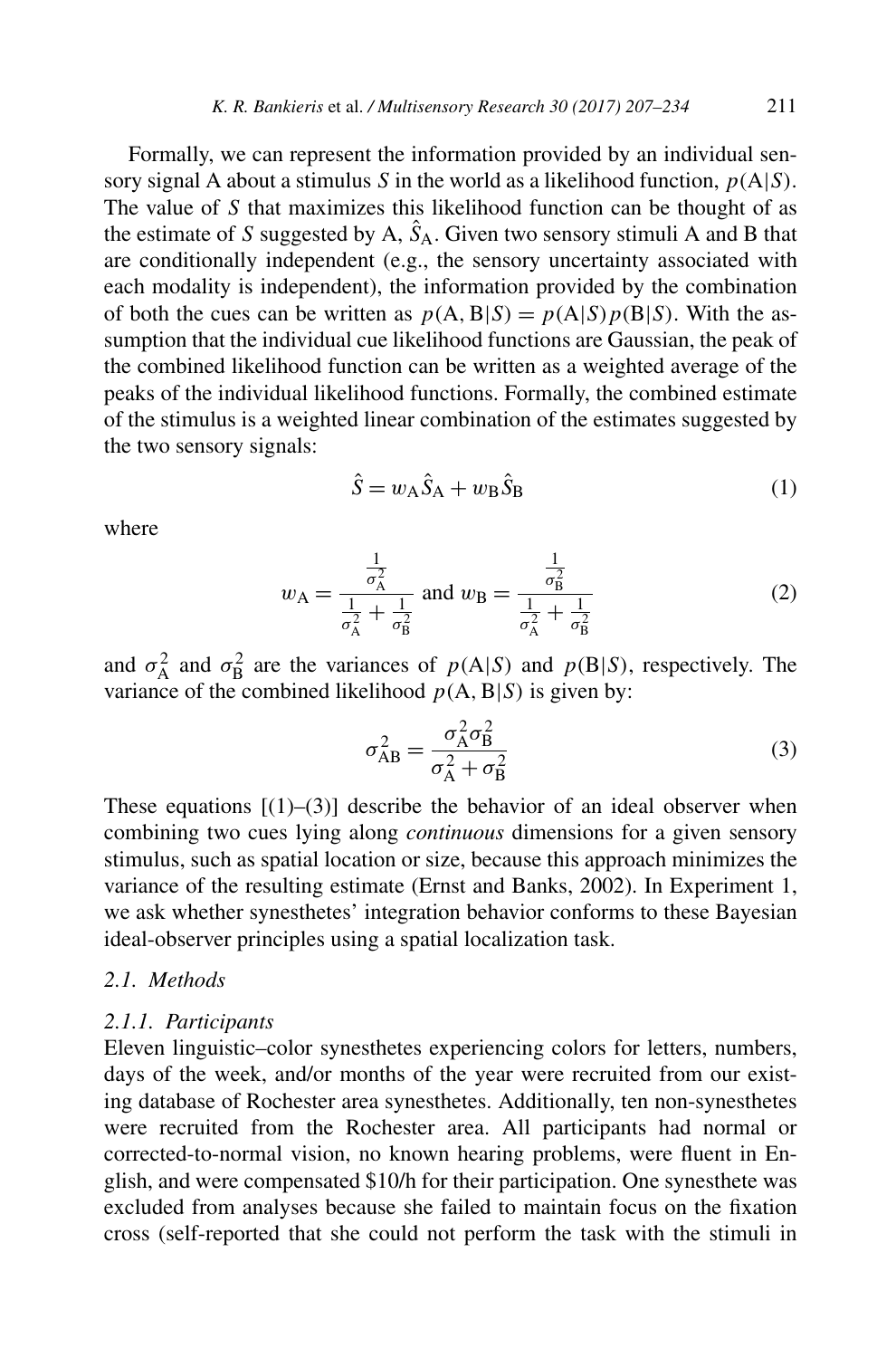her periphery, so she did not try). In addition, one synesthete and one nonsynesthete were excluded from analyses due to poor performance on the detection task (see Procedure). Nine synesthetes (mean age  $= 24.3$ , SD  $= 8.6$ , two males) and nine non-synesthetes (mean age  $= 22.2$ ,  $SD = 4.7$ , four males) were included in our analyses. Ethical approval was obtained from the University of Rochester Research Subjects Review Board.

All recruited synesthetes' self-reported experiences were previously confirmed with an objective test of genuineness — consistency over time presented via the diagnostic website [synesthete.org](http://synesthete.org) (see Eagleman *et al*., 2007 for methods). This test identifies synesthetes based on replicated findings that synesthetes are significantly more consistent when repeatedly choosing synesthetic colors for the stimuli eliciting them (e.g., letters) compared to non-synesthetes. Our synesthetes experienced colors in response to graphemes  $(n = 7)$ , days of the week  $(n = 2)$ , and/or months of the year  $(n = 1)$  as confirmed by mean standardized scores of 0.55 (SD = 0.19), 0.65 (SD = 0.49), and  $0.38$  (SD = 0), respectively, where a score below 1.0 confirms synesthesia (see Eagleman *et al*., 2007 for details). Seven synesthetes experienced colors for graphemes only; one had synesthetic colors for days of the week and months of the year; and one experienced colors for only days of the week. Non-synesthetes completed a synesthesia questionnaire (see [synesthete.org\)](http://synesthete.org) on paper, indicated no synesthetic experiences, and were further verbally questioned to ensure a complete lack of such experiences.

# *2.1.2. Stimuli*

The visual stimulus was a  $20^{\circ} \times 4^{\circ}$  rectangle with a Gaussian luminance profile along the *x*-axis as seen in Fig. 1(b). We created two additional 'noise' levels of this visual stimulus by decreasing the brightness to 50% and 20% of the maximum luminance, thereby reducing the peak-trough difference (contrast) in the Gaussian luminance profile. The auditory stimulus was a 400 ms long recording of popcorn kernels being shaken at 5 Hz in a pill bottle. This auditory stimulus is ideal for localization as it represents a wide range of frequencies and has several onsets and offsets (Muir *et al*., 1989). To mimic the temporal dynamics of the auditory stimulus and encourage integration, we added flicker to the presentation of the visual stimulus. The visual stimulus appeared for two frames (approximately 32 ms), then disappeared for two frames, and repeated this pattern for the duration of the auditory stimulus.

# *2.1.3. Procedure*

Participants were tested individually in a dark, quiet room over a span of two sessions on consecutive days, with each session lasting approximately 75 min. After adapting to the dark for approximately six minutes, participants were instructed that they were serving as a nighttime boat lookout in a world where giant insects and sharks were the main dangers. Participants' main task was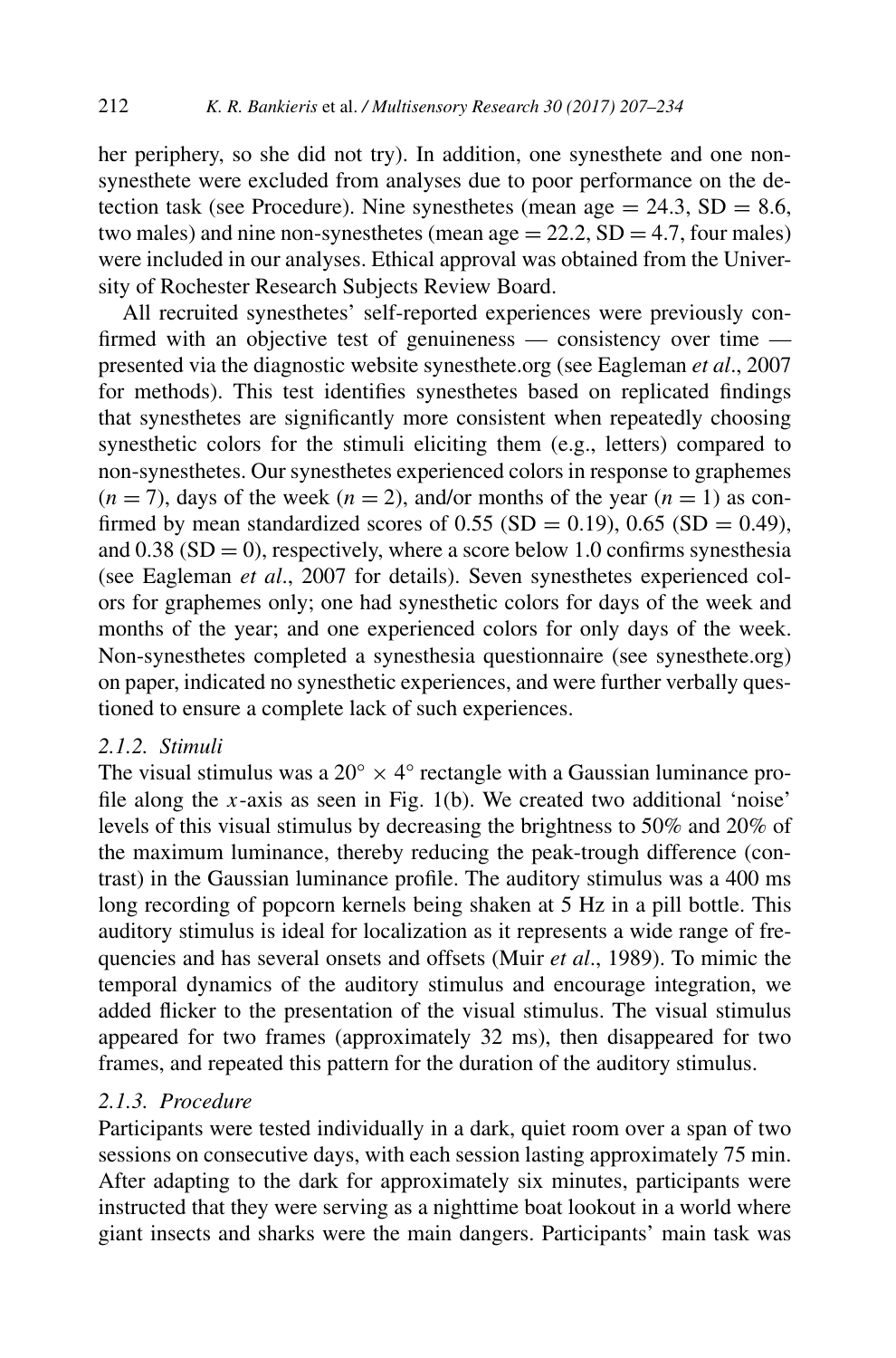

**Figure 1.** Experiment setup. (a) Schematic depiction of apparatus. Viewing the setup from above, the black curved line represents the screen onto which visual stimuli were projected. The gray semi-circle indicates the custom-built table upon which seven speakers sat (see text for details). The smiley face indicates a participant sitting at the center of the setup and facing  $\pm$ 45°. (b) Visual stimuli, showing the three noise levels used in the experiment. (c) Example of a visual only trial. Note that the visual stimuli flickered, which is not depicted in this figure.

to indicate the *direction* that the giant insects (audio, visual, or audiovisual stimuli) were moving. Additionally, participants had a filler task of detecting 'sharks' (denoted with the caret symbol: ˆ). Participants completed ten practice trials with feedback and with the experimenter present in the room to ensure that the task was understood before beginning the experimental trials.

Participants sat seven feet in front of a 180° curved projection screen as depicted in Fig. 1(a). Seven speakers located at  $0^{\circ}$ ,  $\pm 4^{\circ}$ ,  $\pm 8^{\circ}$ , and  $\pm 12^{\circ}$ were placed on a custom-built curved, foam-lined table directly in front of the projection screen. This entire table was cloaked in black fabric to prevent participants from seeing the location of the speakers. Participants faced and focused on a fixation cross located at  $\pm 45^{\circ}$  (the front of the boat), counterbalanced between participants. Accordingly, all auditory and visual stimuli for localization (i.e., the giant insects) occurred in the periphery.

On each trial participants were presented with two sequential stimuli (Fig. 1(c)). The task was to indicate whether the stimulus was moving to the left or to the right using the left and right shoulder buttons of a gaming controller, respectively. Auditory only, visual only, and audiovisual (aligned or misaligned) trials were randomly intermixed and presented in blocks of 100 with mandatory one-minute breaks in between blocks. Trials presented a 'standard' stimulus at  $0^{\circ}$  and a 'probe' stimulus at  $0^{\circ}$ ,  $\pm 4^{\circ}$ ,  $\pm 8^{\circ}$ , or  $\pm 12^{\circ}$ , yielding seven different positions for the unimodal trial conditions. Unimodal trials were presented to ascertain the reliability of individual participants' auditory and visual performance. Audiovisual trials were presented to determine how participants integrated audio and visual cues to azimuthal location. Crucially,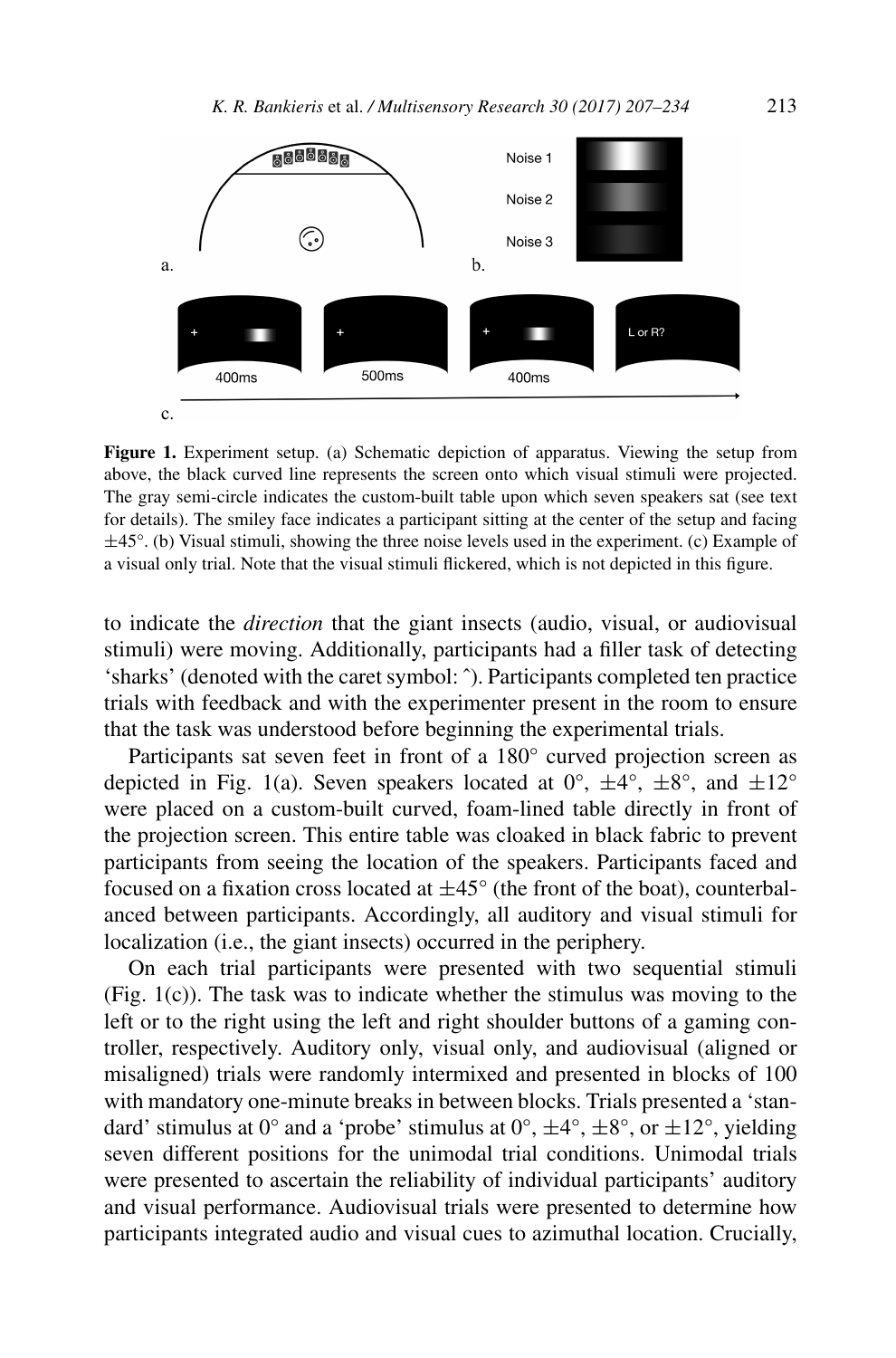

**Figure 2.** Audiovisual trials. Axes indicate the location of the probe with respect to the standard audiovisual stimulus (which was always aligned and presented at  $0^{\circ}$ ). Dark grey = aligned, light  $grey = misaligned$ . Twenty-five repetitions of each stimulus were presented.

a subset of the audiovisual trials slightly misaligned the audio and visual cues. Introducing such discrepancies (i.e., cue conflicts) is crucial for quantitatively measuring cue weights during the integration process. Figure 2 displays the 17 audiovisual trial positions, which were either aligned (audio and visual stimuli presented at the same location, dark grey grid locations) or misaligned (audio and visual stimuli for the probe separated by  $\pm 8^{\circ}$ , light grey grid locations). Presentation order of the standard and probe was counterbalanced across trials within participants. For audiovisual and visual only trials, the noise level  $(1-3)$ that varied the reliability of the visual cue was also randomized. Each individual trial type was presented 25 times, yielding a total of 1975 trials across two sessions. In addition to the localization task, participants completed an embedded detection task at the fixation location. On approximately 5% of trials, the fixation cross briefly changed to a caret (ˆ) and participants pressed a button with their right thumb to indicate this occurrence. We used performance on this task as a measure of attention and motivation (excluding participants whose detection rates were below 85%).

## *2.2. Results*

In Experiment 1, synesthetes performed a spatial localization task when presented audio only, visual only, and audiovisual stimuli. Crucially, a subset of the audiovisual stimuli presented slightly conflicting cues regarding the location of the stimulus, which allowed us to estimate the auditory and visual weights used during the cue combination process (i.e., the extent to which they relied on auditory and visual information, respectively). We also manipulated the signal to noise ratio in the visual signal in order to test whether decreasing visual signal reliability leads synesthetes to decrease their visual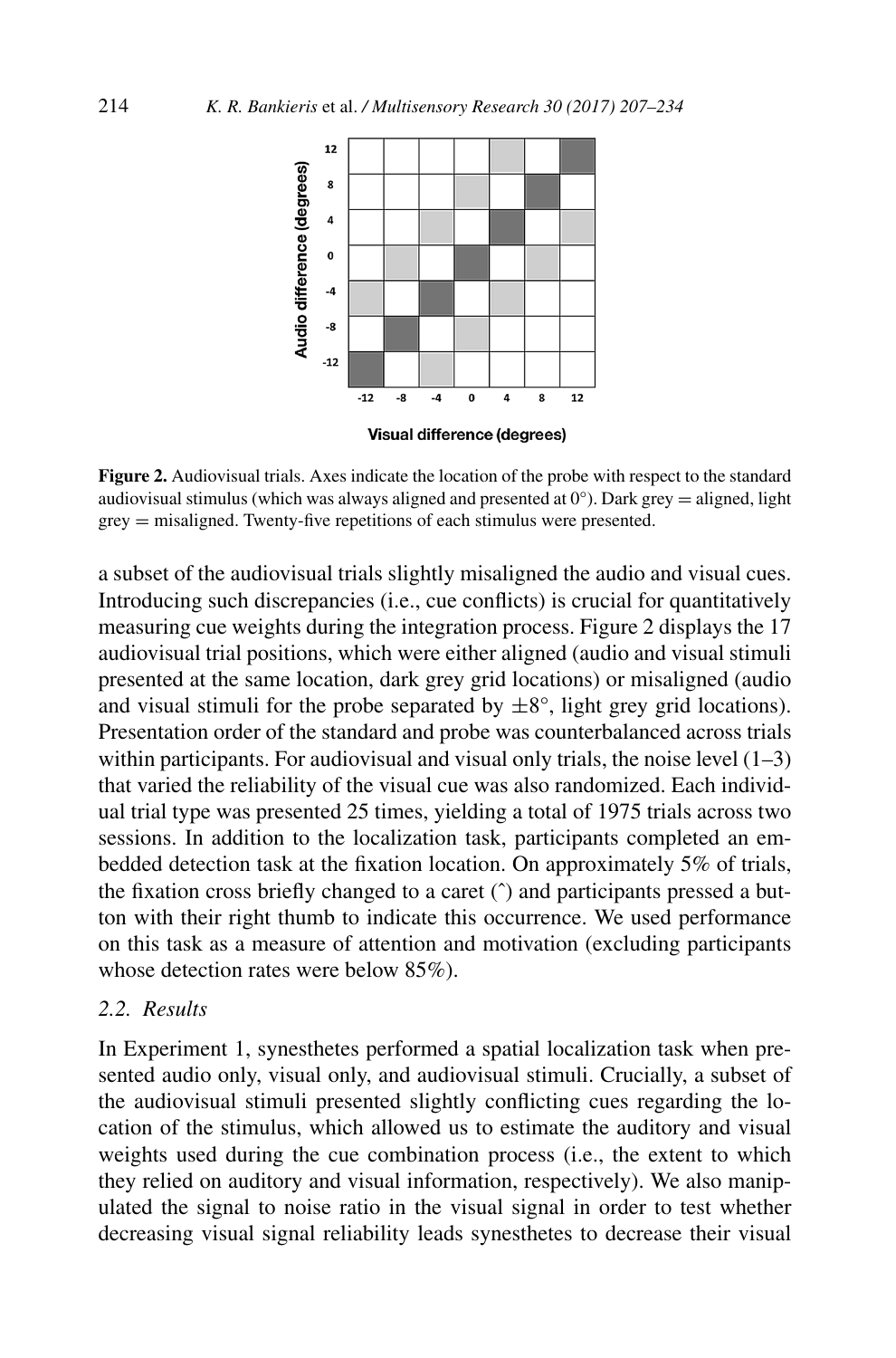weights, as predicted by the statistically optimal use of the two sources of sensory information.

Before comparing synesthetes' and non-synesthetes' cue integration behavior to a statistically optimal model, we fit psychometric functions to characterize their behavior in our task (see Appendix for fitting procedure details). First, we estimated unimodal sensory variances (audio and visual) for each participant by fitting psychometric curves to their localization performance in each of the four unimodal conditions (three noise levels of visual only and one noise level of auditory only). Calculating sensory variance for multiple noise levels of visual only stimuli while keeping the auditory only noise level constant allows us to test the prediction that participants should weight visual sensory information as a function of visual sensory variance relative to auditory sensory variance, when combining the two sources of information. Fitting participants' unimodal labeling data with cumulative Gaussian distributions (Fig. 3) yielded the point of subject equality (PSE) and variance (slope) associated with the participants' representation of each unimodal cue condition. Next, we fit synesthetes' localization data during each of the three audiovisual conditions (noise 1–3) with psychometric curves and simultaneously ascertained the weights that participants actually assigned to each modality (Fig. 4).

After calculating participants' visual weights during our cue combination task, we examined the extent to which their behavior conformed to an ideal observer using all sensory information available (predictions generated by equations (1)–(3); see Fig. 4). If synesthetes used both auditory and visual information efficiently, their visual weights should align with the predictions of the ideal observer. To determine whether synesthetes utilized sensory information efficiently in our audiovisual localization task, we conducted a mixed-effects linear regression predicting visual weight from weight type (observed, predicted), noise level  $(1-3)$ , and full random effects (i.e., intercepts and slopes by participant). In line with the predictions of the ideal observer, synesthetes' visual weights decreased as visual noise increased;  $\beta = -0.09$ ,  $SE = 0.01$ ,  $p < 0.001$ . Moreover, the rate at which synesthetes' weights changed as a function of noise was indistinguishable from that predicted by the ideal observer;  $\beta = 0.02$ ,  $SE = 0.03$ , ns. These results suggest that synesthetes integrate audio and visual cues to azimuthal location efficiently — that is, consistent with statistically optimal behavior. To our knowledge, these findings are the first quantitative investigation of cue weighting in synesthetes and demonstrate synesthetes' statistically efficient use of auditory and visual information during azimuthal localization.

Lastly, we evaluated controls' cue integration behavior and compared it to that of synesthetes. To determine whether controls (as has been shown previously in the literature) also utilized sensory information efficiently in our audiovisual localization task, we conducted a mixed-effects linear regression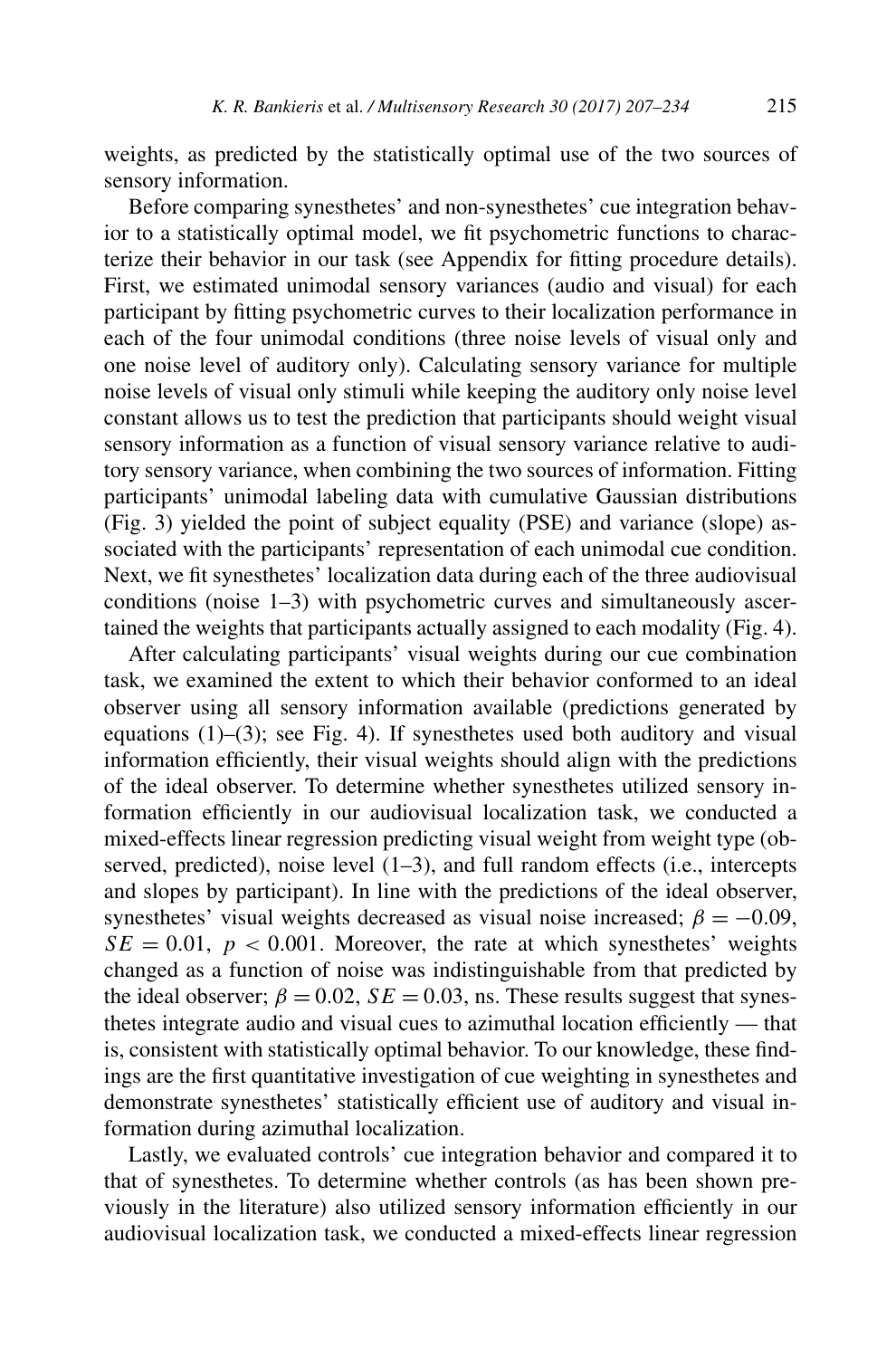

**Figure 3.** Cumulative Gaussian fits of unimodal trials for a representative synesthete. The top left panel plots all four unimodal cumulative Gaussian fits with the PSE equalized for descriptive purposes, to allow for easier slope comparison. The remaining panels plot cumulative Gaussian fits along with data for each unimodal condition separately. The standard is always presented at 0°.

predicting visual weight from weight type (observed, predicted), noise level (1–3), and full random effects (i.e., intercepts and slopes by participant). Matching the findings for synesthetes, this analysis revealed that controls' visual weights decreased as visual noise increased;  $\beta = -0.15$ ,  $SE = 0.03$ ,  $p < 0.001$ . Additionally, the rate at which controls' weights changed as a function of noise was indistinguishable from that predicted by the statistically optimal ideal observer;  $\beta = 0.07$ ,  $SE = 0.04$ , ns. These findings further support the extensive literature demonstrating that a random sample of humans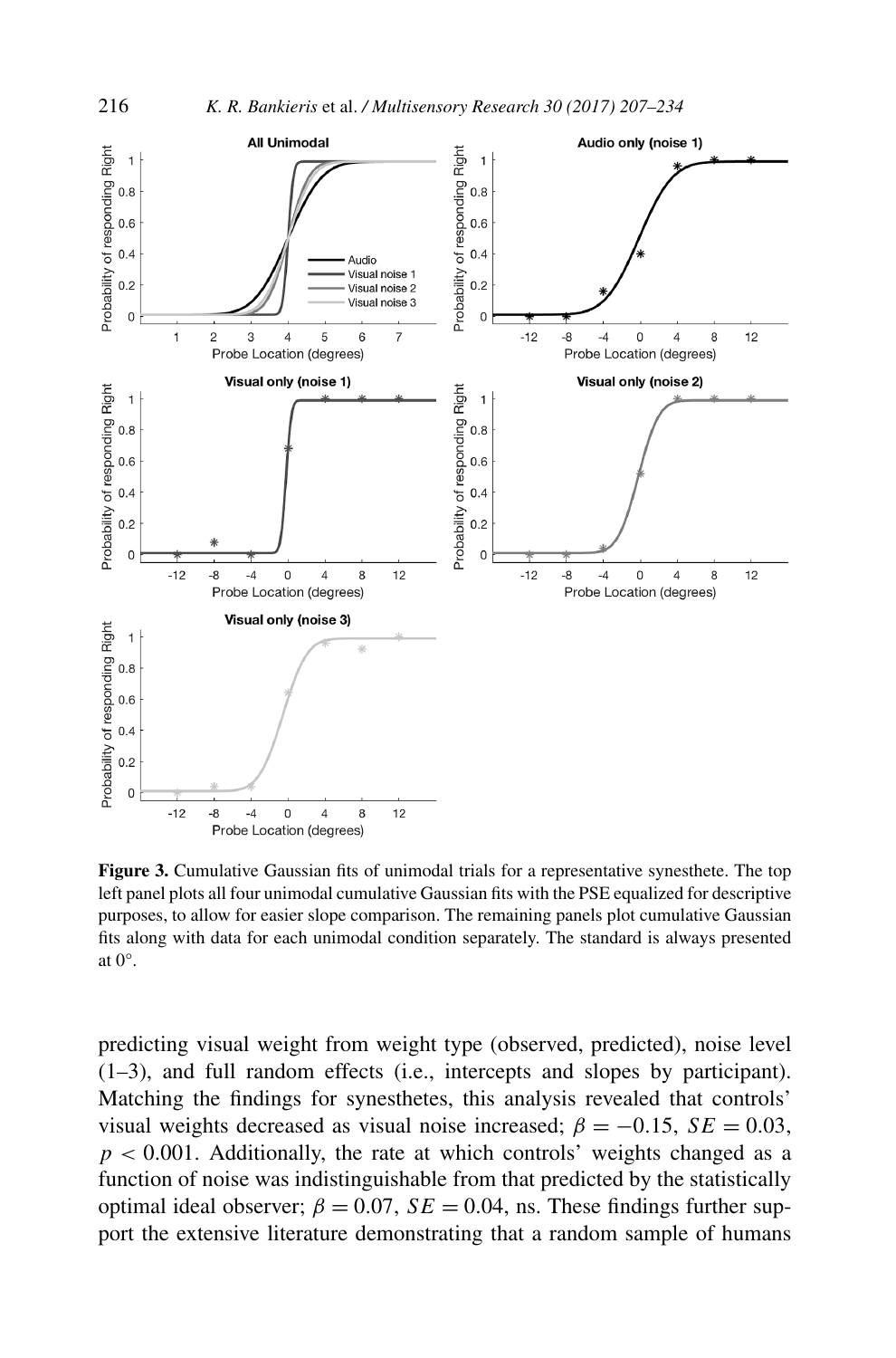

**Figure 4.** Observed and predicted visual weights for audiovisual trials. Note that neither synesthetes' nor controls' observed visual weights differ from the predicted visual weights. Error bars are standard error.

(presumably 96% non-synesthetes) combine cues in proportion to their reliability.

Finally, we conducted a mixed-effects linear regression including both synesthetes' and controls' observed weights to investigate group differences. This analysis revealed a significant group by noise interaction, with synesthetes' visual weights decreasing more slowly than controls' weights as a function of noise;  $\beta = 0.06$ ,  $SE = 0.03$ ,  $p < 0.05$ . It is important to note that this interaction does not bear on each group's performance with regard to statistically optimal performance, *given* their own actual visual and auditory weights. However, this interaction does imply that synesthetes are less affected by visual noise than controls. Our speculation about this finding is that synesthetes may more effectively build an internal model of the noise in the stimuli, thereby overcoming to a greater extent than controls the influence of this noise on the estimate of the signal (i.e., the actual location of the combined auditory-visual location).

#### *2.3. Discussion*

With an audiovisual localization task, we quantitatively investigated synesthetes' cue integration behavior. We used individual participants' unimodal performance during our task to generate predictions from a model that efficiently uses all sensory information available. Comparing synesthetes' actual cue weights to those predicted by the ideal observer, we found that synesthetes weighted cues in a manner consistent with statistically optimal integration. Specifically, synesthetes' visual weights decreased as a function of increasing visual noise at a rate that was indistinguishable from the model's predictions.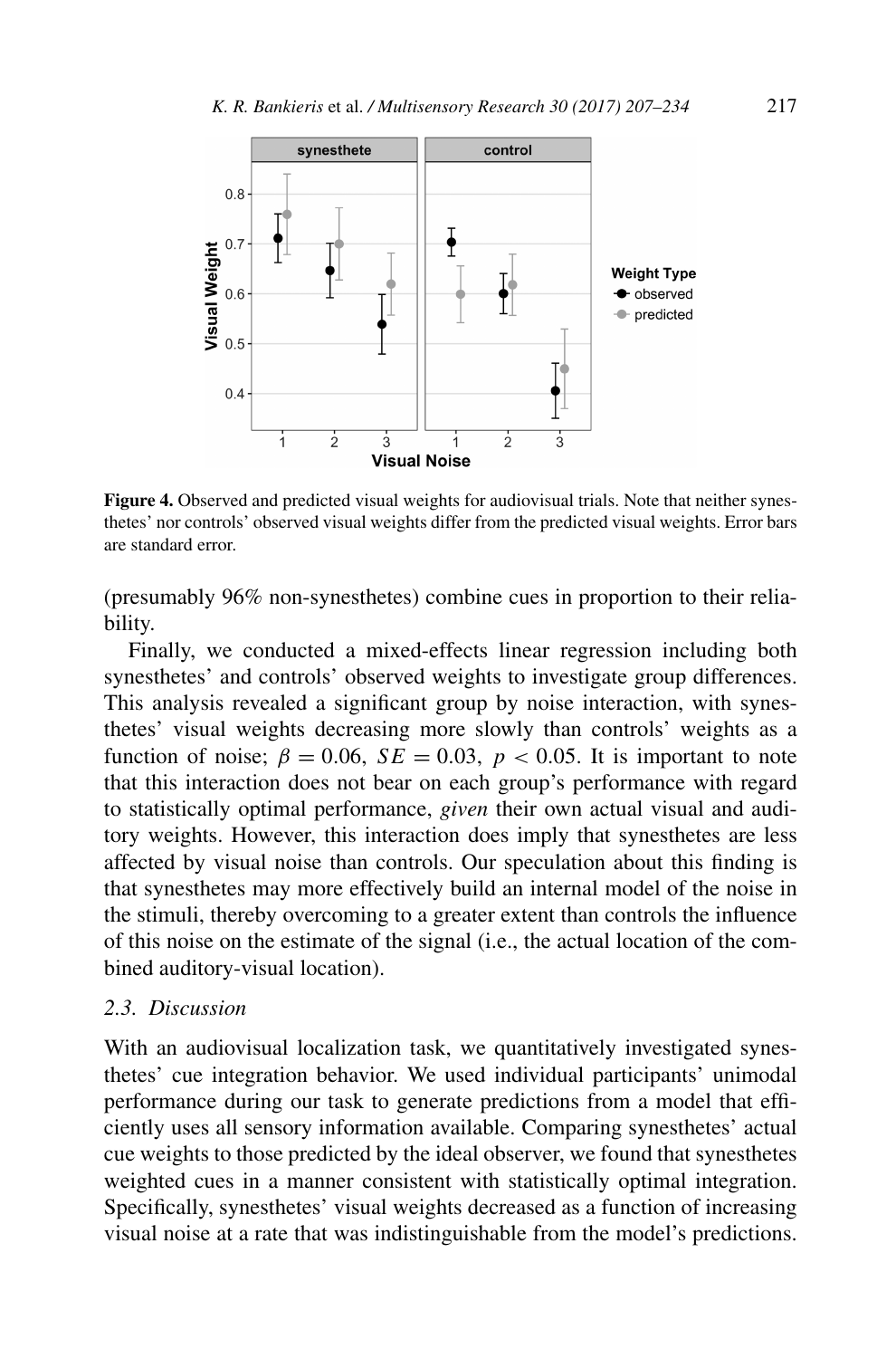In line with the large body of existing research examining cue integration in the general population, we found that our non-synesthetes predictably integrated audiovisual cues in the same manner. Therefore, our results suggest that synesthetes rely on computational strategies for cue integration that are similar to those of non-synesthetes.

Additionally, this experiment highlights the importance of considering unimodal performance when investigating bimodal integration. That is, comparing synesthetes' and controls' bimodal performance in this experiment alone may lead one to conclude that synesthetes and controls integrate cues in different manners given the group differences in visual weight across noise levels. However, comparing each group's bimodal performance to a model that incorporates their unimodal data reveals that both groups integrate audiovisual cues in our task in accordance with the predictions of a statistically optimal observer. Accordingly, our results demonstrate that it is necessary to consider synesthetes' and controls' sensitivity to individual cues when investigating potential group differences during cue combination.

## **3. Experiment 2: Audiovisual Categorization**

Experiment 1 investigated synesthetes' integration of audio and visual sensory cues to a *continuous* variable — spatial location. However, much of our world is hierarchically structured from sensory input into categorical representations, and ultimately to abstract semantic dimensions (Ahissar and Hochstein, 2004). Thus, sensory cues are not the only source of information relevant for cue combination. Deciding whether a beverage is coffee or tea, for example, may require integrating color, smell, and taste values of the beverage along with knowledge of the categories 'coffee' and 'tea'. Changing the relationship between these categories (e.g., discriminating apple juice and coffee) or the variance of each category (e.g., discriminating English breakfast tea from Starbucks' dark roast) should influence the weights assigned to each sensory cue.

Previous studies have theorized about, and investigated, how humans integrate information in this more complex scenario, arguing that the precise distributional properties of task-relevant categories should be utilized during cue combination (e.g., Bejjanki *et al*., 2011; Feldman *et al*., 2009). That is, the mean and variance (assuming Gaussian distributions) of the task-relevant categories, in addition to sensory information, should influence how cues are combined. This complex cue integration problem across categorical dimensions could, in principle, be solved by extension of the continuous linear cue integration model used in Experiment 1.

Formally, when categorizing a multisensory stimulus, an ideal learner constructs a discriminant vector linearly connecting the means of each category,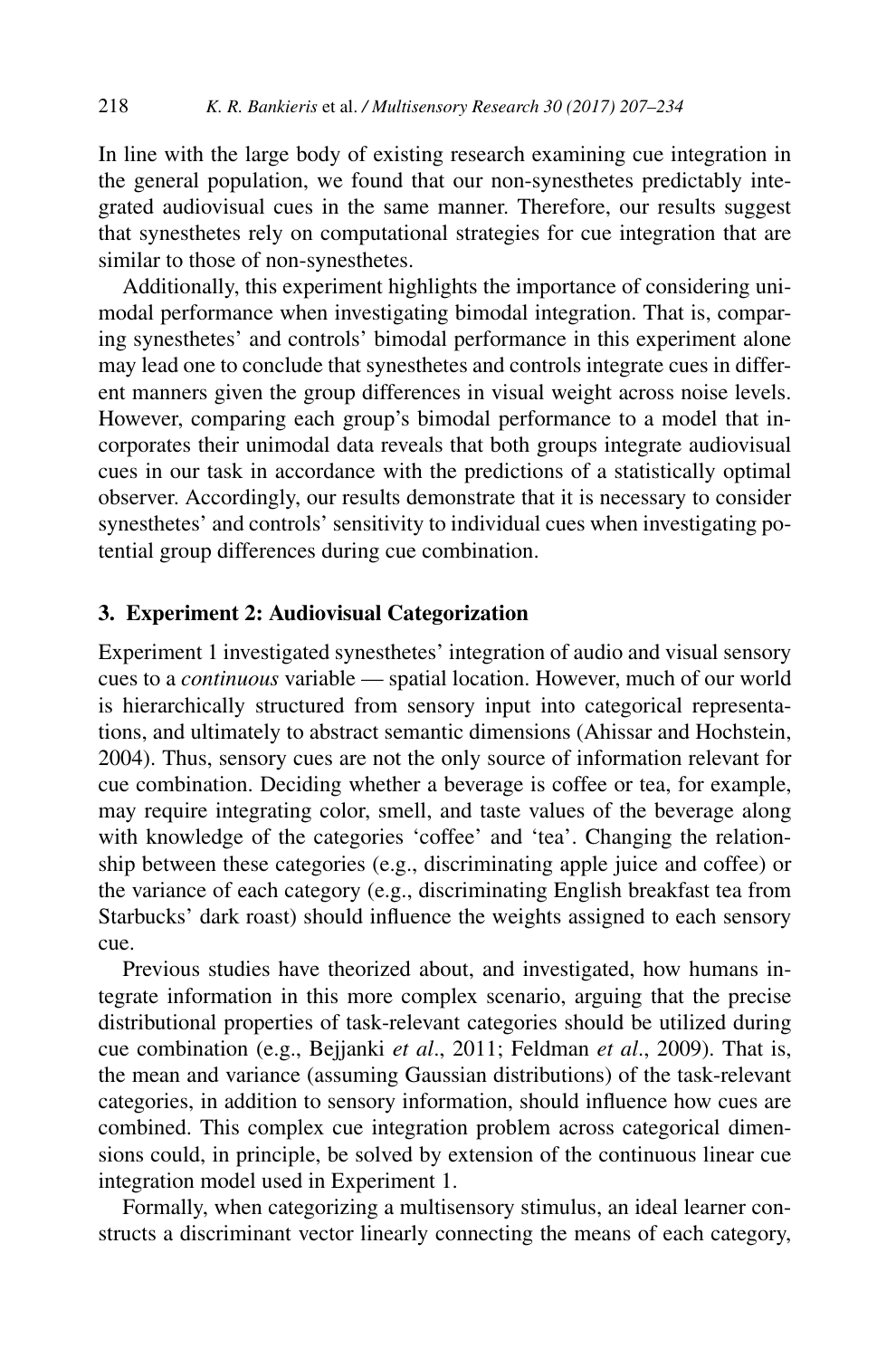

**Figure 5.** Cue combination involving categorization. A depiction of the categorization problem where each category is defined by two cues. The  $x$  and  $y$  axes represent the strength of each sensory cue. The circles labeled A and B represent the mean and covariance of each cue for categories A and B for a given participant. The grey diagonal line represents the linear discriminant vector *D* that an optimal categorizer projects the received bi-cue signal onto (see text).

and projects the stimulus onto this vector (Bejjanki *et al*., 2011; see Fig. 5). This projection of the stimulus onto the discriminant vector is the decision variable *D*, which determines the categorization of the stimulus based on some criterion:

$$
D = w_A \hat{S}_A + w_B \hat{S}_B \tag{4}
$$

where the estimates generated from the two cues are represented by  $\hat{S}_A$  and  $\hat{S}_B$ . The weights for each cue are then given by:

$$
w_{\rm A} = \frac{\frac{\Delta \mu_{\rm A}}{\sigma_{\rm A, sense}^2 + \sigma_{\rm A, cat}^2}}{\frac{\Delta \mu_{\rm A}}{\sigma_{\rm A, sense}^2 + \sigma_{\rm A, cat}^2} + \frac{\Delta \mu_{\rm B}}{\sigma_{\rm B, sense}^2 + \sigma_{\rm B, cat}^2}} \text{ and}
$$

$$
w_{\rm B} = \frac{\frac{\Delta \mu_{\rm B}}{\sigma_{\rm B, sense}^2 + \sigma_{\rm B, cat}^2}}{\frac{\Delta \mu_{\rm B}}{\sigma_{\rm B, sense}^2 + \sigma_{\rm B, cat}^2} + \frac{\Delta \mu_{\rm A}}{\sigma_{\rm A, sense}^2 + \sigma_{\rm A, cat}^2}} \tag{5}
$$

where  $\sigma_{A,\text{sense}}^2$  and  $\sigma_{B,\text{sense}}^2$  are sensory uncertainty variances for the two signals and  $\sigma_{A,\text{cat}}^2$  and  $\sigma_{B,\text{cat}}^2$  represent the variability in the distribution of the sensory signals occurring in the categories. Lastly,  $\Delta \mu_A$  and  $\Delta \mu_B$  represent the difference between category means along each cue dimension. The formalization of cue combination in categorization thus posits that an ideal observer should incorporate not only sensory information, but also the precise distributional properties of the task relevant categories when combining the cues.

Previous research has investigated the extent to which human performance is qualitatively consistent with the predictions of this ideal model, using real world categories such as phonemes (e.g., Bejjanki *et al*., 2011; Clayards *et al*., 2008; Feldman *et al*., 2009) and we recently developed a paradigm for *quantitatively* investigating humans' ability to optimally integrate cues and category information by teaching participants novel audiovisual categories (Bankieris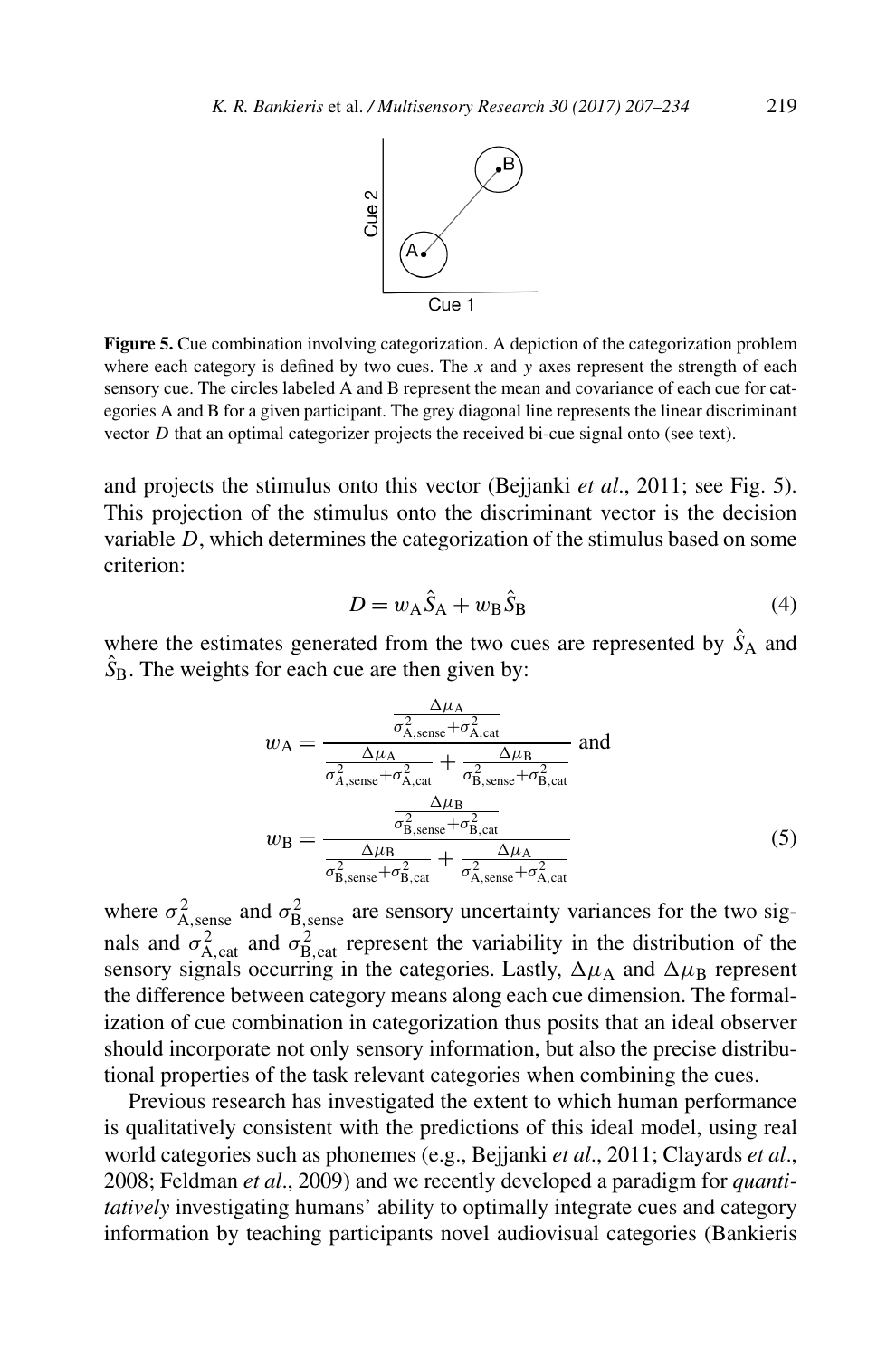*et al*., subm.). Our findings demonstrated that non-synesthetes' behavior is quantitatively indistinguishable from a statistically optimal model that integrates both sensory and categorical information. In the present experiment, we use the same paradigm to test whether synesthetes' cue integration also adheres to these statistically optimal principles.

# *3.1. Methods*

# *3.1.1. Participants*

Eight linguistic–color synesthetes served as participants (six of whom participated in Experiment 1). They had no known hearing problems and normal or corrected-to-normal vision, were recruited from our existing database of Rochester area synesthetes, and were compensated \$10/h for their participation. To compare synesthetes' performance to that of non-synesthetes, we also report data from 15 non-synesthetes who previously participated in this experiment (Bankieris *et al*., subm.). One additional non-synesthete participated and was excluded from group analyses because his performance for unimodal auditory trials at noise level 4 was indistinguishable from chance across all auditory steps and thus could not be fit with a psychometric function. Ethical approval was obtained from the University of Rochester Research Subjects Review Board.

We confirmed our synesthetes' self-reported experiences using the same on-line test as that used in Experiment 1 ([synesthete.org](http://synesthete.org); see Eagleman *et al*., 2007 for methods). Our linguistic–color synesthetes experienced colors in response to letters and/or numbers  $(n = 5)$ , days of the week  $(n = 4)$ , and/or months of the year  $(n = 3)$  as confirmed by mean standardized scores of 0.56  $(SD = 0.23)$ ,  $0.57$   $(SD = 0.20)$ , and  $0.45$   $(SD = 0.11)$ , respectively, where a score below one confirms synesthesia (see Eagleman *et al*., 2007 for details). Four synesthetes experienced color for graphemes only, one synesthete experienced colors for days of the week only, one experienced colors for days of the week only, and three experienced colors for graphemes, days of the week, and months of the year.

# *3.1.2. Stimuli*

We created novel categories defined by two cues: number of dots and auditory pitch (see Fig. 6; Bankieris *et al*., subm.). The number of dots spanned from 11 to 47 in 15 perceptually linear steps. These steps fall along a mathematically logarithmic scale which creates linear steps in perceptual space because number is perceived according to Weber's law. As seen in Fig. 7, black dots were positioned pseudorandomly within a predefined square area to create a specific level of numerosity with no dot overlap. Pitch stimuli were pure tones with frequencies ranging from 264 to 502 Hz in 15 perceptually linear steps. We created three additional noise levels of auditory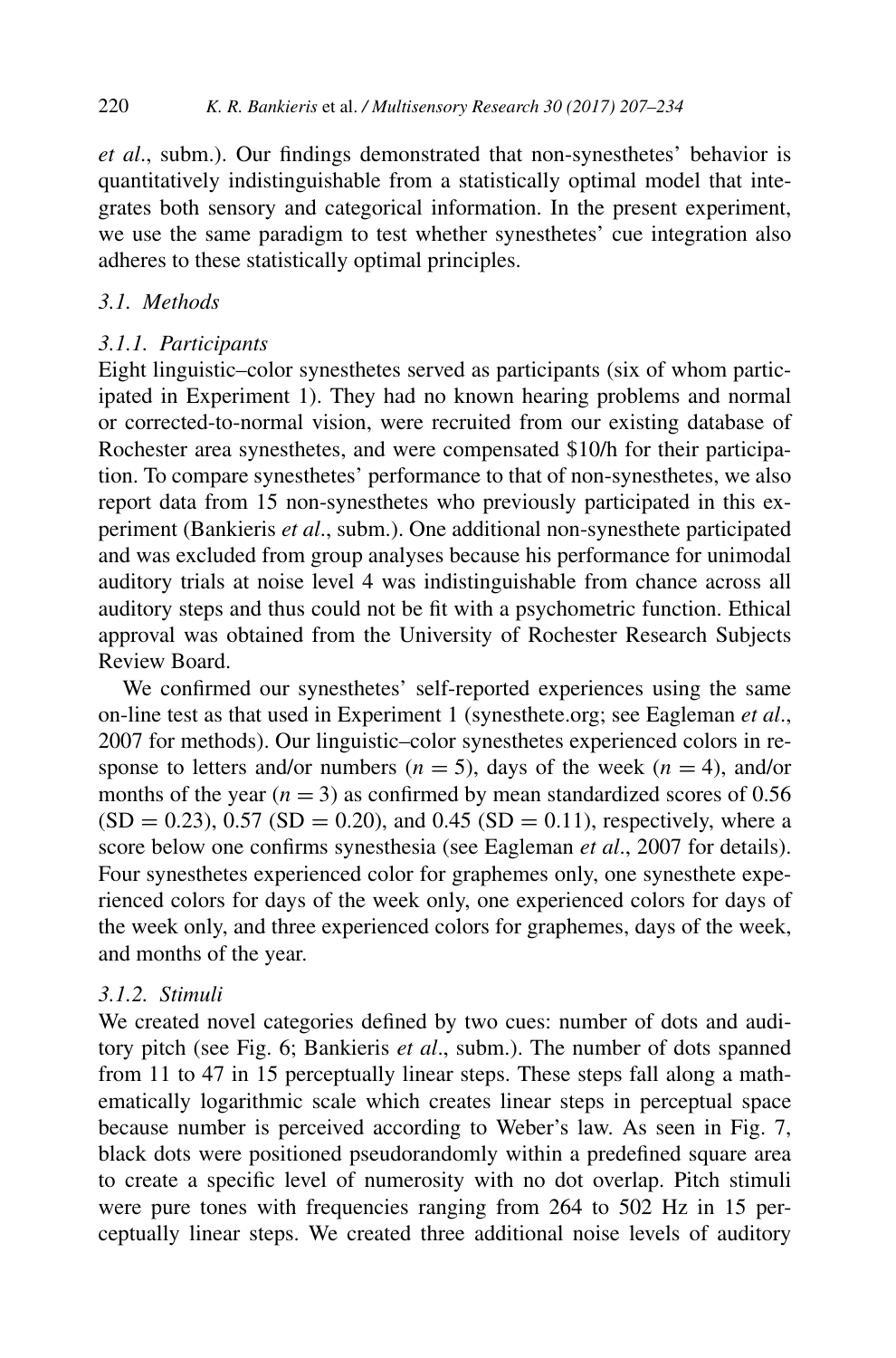

**Figure 6.** Training and test stimuli. Black circles represent the occurrence of exemplars of the two-cue stimuli during training. The elliptical clusters of black circles represent the Gaussian distributions of the two task-relevant categories. The size of each circle represents the number of exemplars of each stimulus that were presented during one learning block. Grey squares represent testing stimuli (bimodal in center, unimodal along the *x*- and *y*-axes). Twenty-five repetitions of each testing stimulus were presented. Category labels (taygoo and dohkah) and locations (as above or rotated 90°) were counterbalanced across participants.

stimuli by adding pink noise (a signal in which power is inversely proportional to the frequency of the signal:  $1/f$  to the pure tones. Noise level 1 stimuli were 100% pure tones with 0% pink noise added; noise levels 2– 4 were composed of pure tones with 83.3%, 93.8%, and 96.8% pink noise added, respectively, and normalized for overall acoustic energy (available at [https://dataverse.harvard.edu/dataset.xhtml?persistentId=doi:10.7910/DVN/](https://dataverse.harvard.edu/dataset.xhtml%3FpersistentId%3Ddoi:10.7910/DVN/2VGOOY) [2VGOOY](https://dataverse.harvard.edu/dataset.xhtml%3FpersistentId%3Ddoi:10.7910/DVN/2VGOOY)). Novel categories were defined as two-dimensional Gaussian distributions in the auditory-visual space of the two cues (with the frequency of occurrence of each stimulus rounded to integers). Importantly, these categories cannot be separated using only one of the cues. That is, no horizontal or vertical line drawn in Fig. 6 will perfectly separate these two categories, which necessitates the use of both cues for successful categorization. Half of the participants learned the categories depicted in Fig. 6 (small number and low pitch, large number and high pitch) and the other half learned these categories rotated 90° (small number and high pitch, large number and low pitch).

# *3.1.3. Procedure*

Participants were tested individually in a quiet room over a span of four sessions on consecutive days, with each session lasting approximately one hour. On the first day, participants were told that scientists had just discovered two new species and their task was twofold: (1) to become an expert at classifying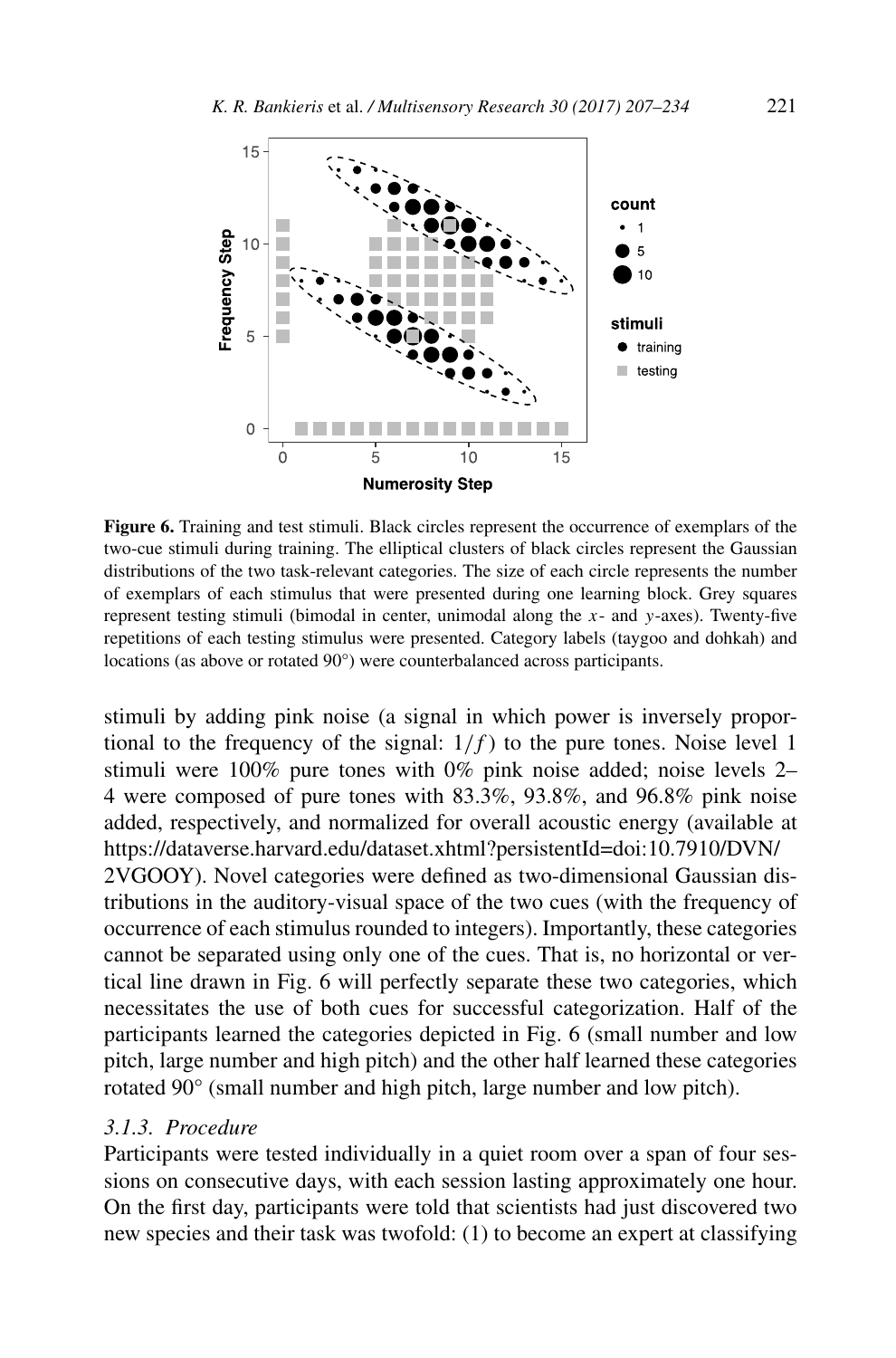

## **Testing**



**Figure 7.** Trial structure. *Training*: example of audiovisual training trials with feedback. *Testing*: example of visual only, audio only, and audiovisual testing trials without feedback.

exemplars and (2) to help the scientists categorize unclassified exemplars. We informed participants that the two species, labeled with the nonsense words *taygoo* and *dohkah*, could be discriminated using both the pitch of their calls (i.e., pitch frequency) and the number of droppings they produce (i.e., number of dots).

# *3.1.4. Training*

Each of the four sessions began with a training phase composed of a variable number of blocks, depending on each participant's learning rate. Each training block presented the full distribution of audiovisual category stimuli (103 of *taygoo* and 103 of *dohkah*) to ensure that all participants experienced the same category statistics. Participants completed as many blocks as necessary to reach 90% classification accuracy, with a limit set at four training blocks. As seen in Fig. 7, each trial within a training phase block presented an audiovisual stimulus for 500 ms drawn without replacement from the two-dimensional Gaussian category distributions (see Fig. 6). Two buttons labeled 'taygoo' and 'dohkah' then appeared on the touch screen and participants touched a button to submit their classification response. Feedback indicating whether their choice was correct or incorrect was displayed on the screen for 1000 ms before the next trial began. Category and button labels were counterbalanced across participants.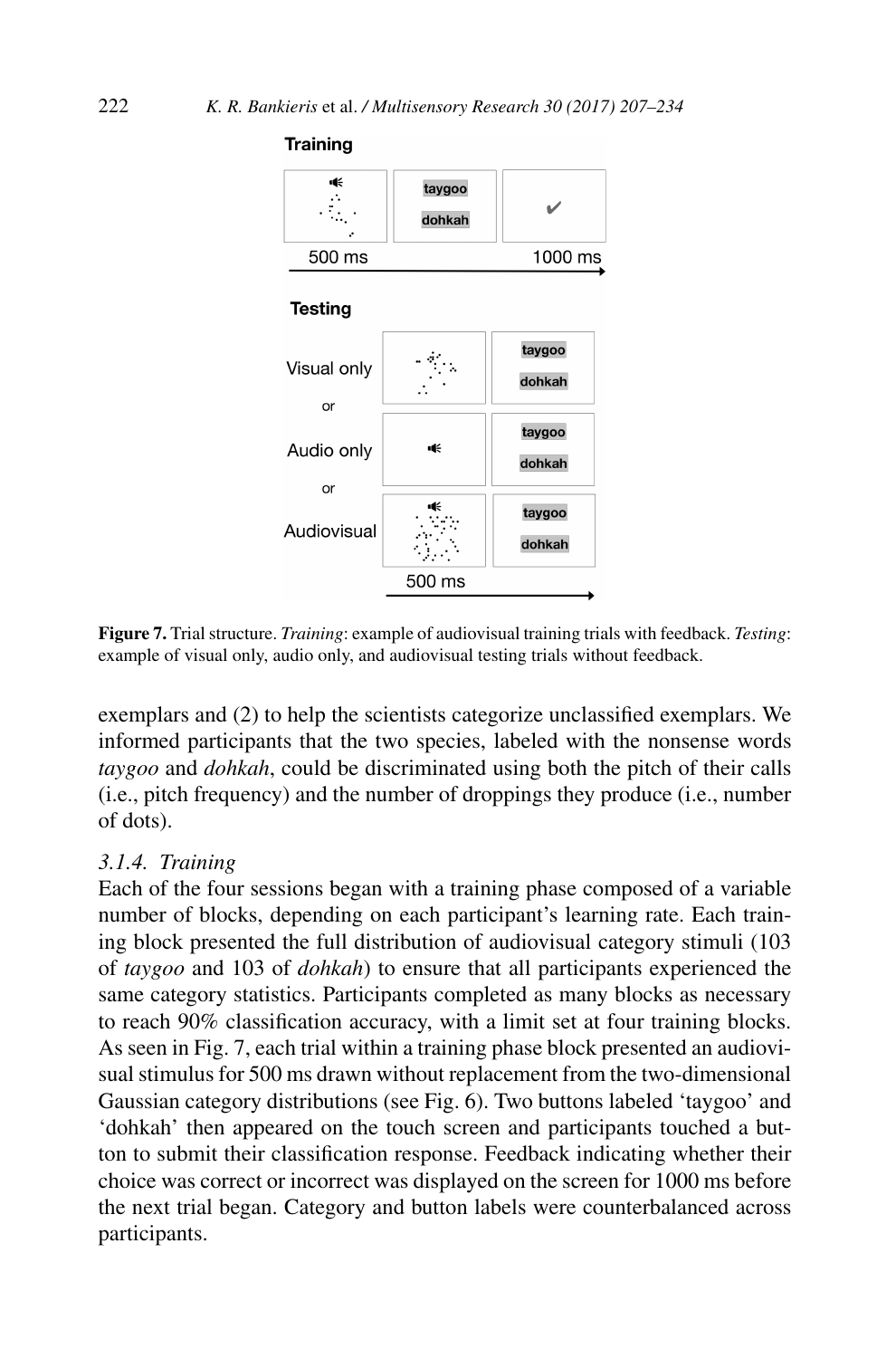#### *3.1.5. Testing*

After 90% classification accuracy was reached, participants progressed to the test phase, where audio only, visual only, and audiovisual trials were presented (Fig. 7). Eight blocks of approximately 130 testing trials were completed during each session — six blocks presenting audiovisual stimuli and two blocks presenting audio only and visual only trials intermixed. The order of these blocks (unimodal or bimodal first) was counterbalanced within participant across day. Each test trial displayed a visual stimulus (or a speaker icon in the case of audio only trials) for 500 ms while an auditory stimulus of equal length was played for audiovisual and audio only trials. As in the practice trials, participants then selected their answer by touching one of two buttons but did not receive feedback. A blank screen was presented for 500 ms before the next trial began. We concentrated our unimodal auditory test items on the seven steps in the middle of the auditory frequency range (steps 5–11), from the mean of one category to the mean of the other category. Since the purpose of these unimodal trials was to ascertain a full psychometric function for each cue individually and the difference between category means on the numerosity cue is only two steps, we included all 15 numerosity steps in the visual only trials. The audiovisual trials consisted of 31 unique combinations of audio and visual cues (central gray squares in Fig. 6), designed to introduce slight discrepancies between individual cues. For most audiovisual stimuli, therefore, the likelihood that the visual component was a 'taygoo' was not equal to the likelihood that the auditory component was a 'taygoo.' Introducing such discrepancies (i.e., cue conflicts) is crucial for quantitatively measuring cue weights during the integration process. Auditory stimuli in audiovisual trials and audio only trials were presented in four different noise levels randomly interleaved throughout the test phase. We presented 25 repetitions of each of these test stimuli, yielding a total of 4175 test trials across four sessions.

#### *3.2. Results*

As in Experiment 1, we fit psychometric functions to characterize participant behavior before comparing synesthetes' bimodal behavior to the categorical model. First, we estimated unimodal sensory variances (audio and visual) for each synesthete by fitting psychometric curves to their categorization performance in each of the five unimodal conditions (four noise levels of auditory only and one noise level of visual only). Fitting participants' unimodal labeling data with cumulative Gaussian distributions yielded the point of subject equality (PSE) and variance (slope) associated with participants' representation of the sensory information available in each unimodal cue condition (Fig. 8). Next, we fit synesthetes' labeling data during each of the four audiovisual conditions (noise 1–4) with psychometric curves and simultaneously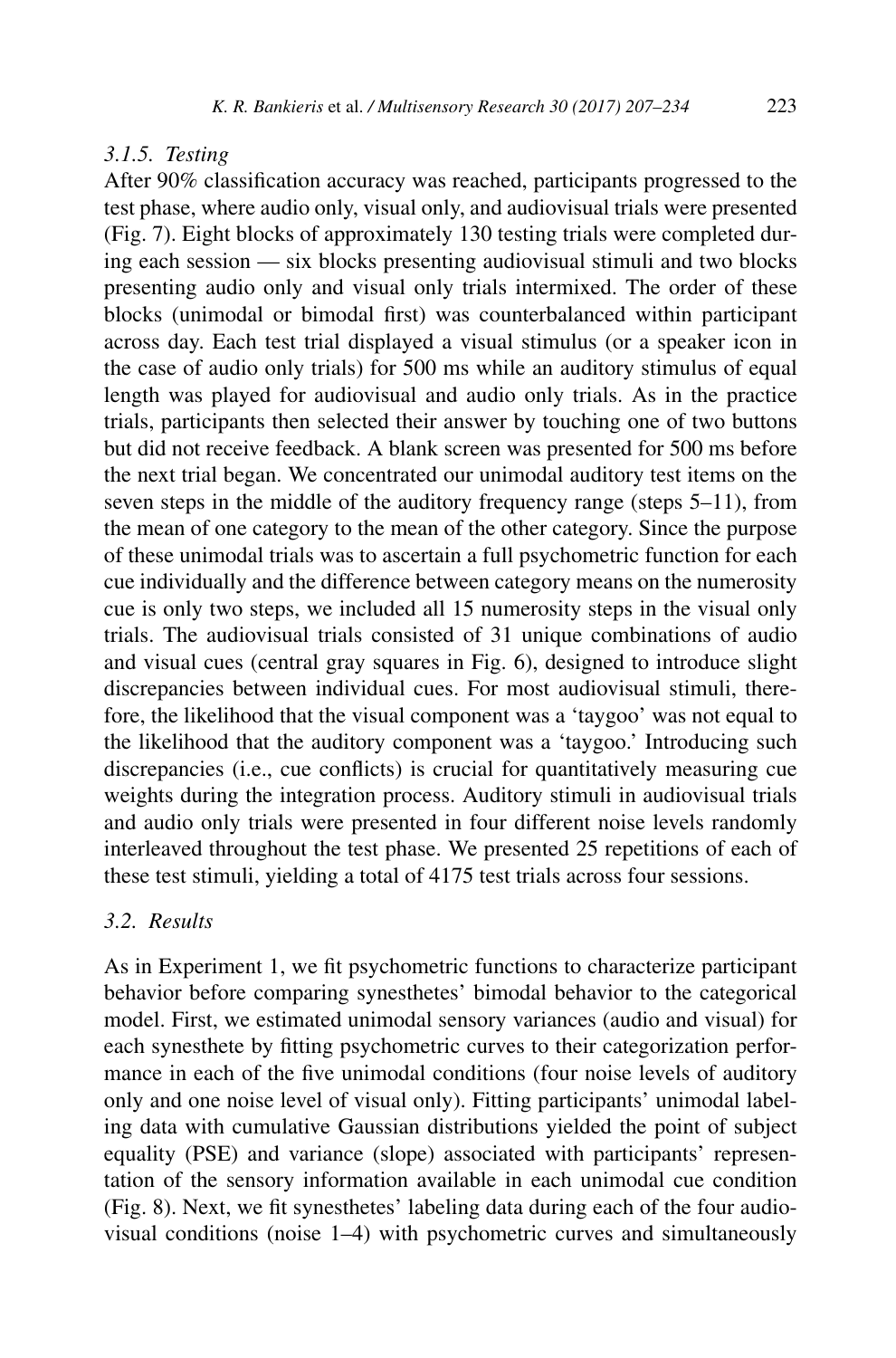

**Figure 8.** Cumulative Gaussian fits of unimodal trials for a representative synesthete. The top left panel plots all five unimodal cumulative Gaussian fits with the PSE equalized for descriptive purposes, to allow for easier slope comparison. The remaining panels plot cumulative Gaussian fits along with data for each unimodal condition separately.

ascertained the weights that participants actually assigned to each modality (Fig. 9).

After calculating synesthetes' auditory weights during the audiovisual categorization task, we examined the extent to which their behavior conformed to an ideal observer using both sensory and category information (see Fig. 9; predictions generated by equations (4) and (5) and the inclusion of a standard correction for within category cue correlation; Oruç *et al*., 2003). As a comparison, we also generated predictions from the continuous model (with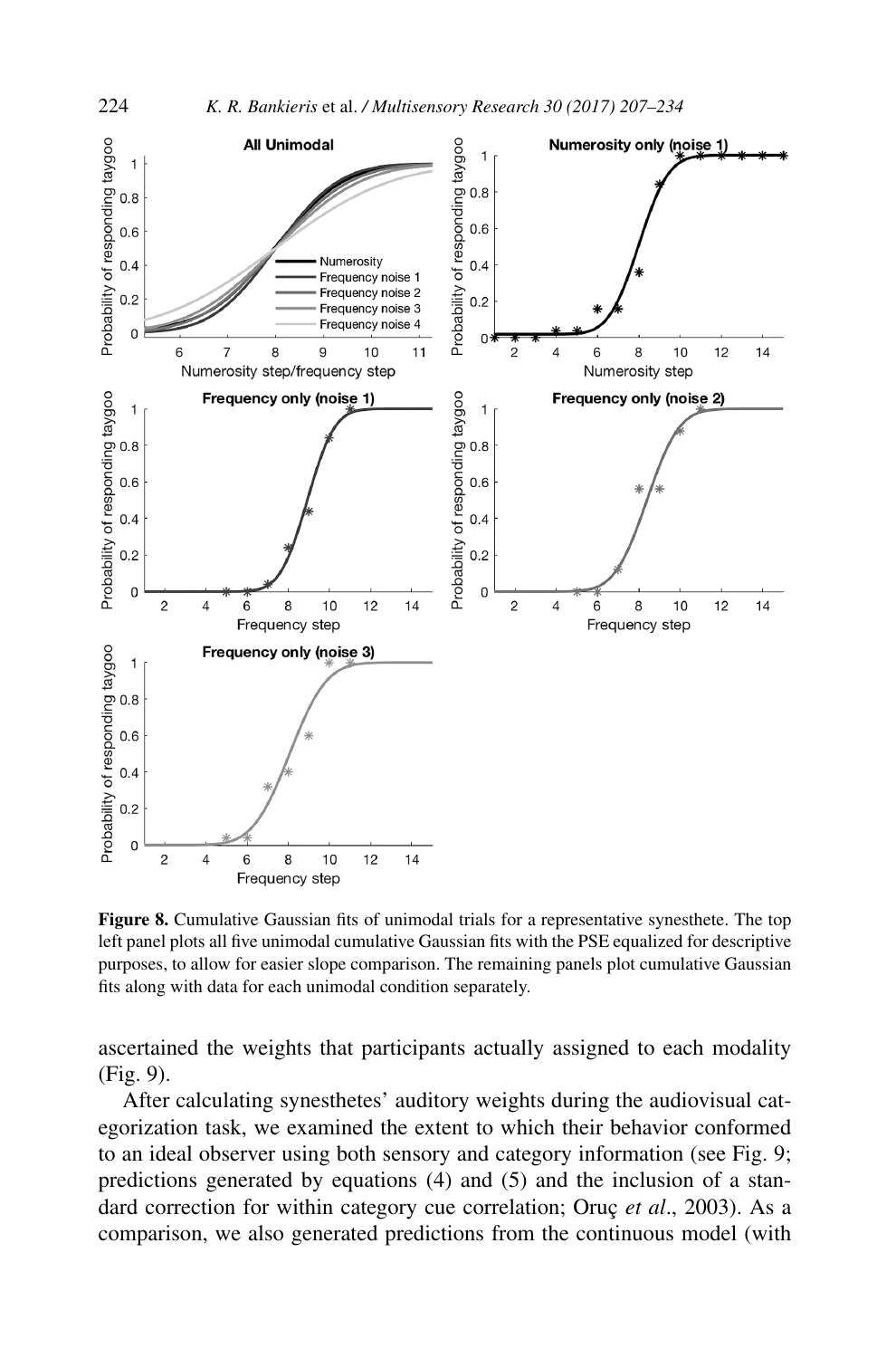

**Figure 9.** Observed auditory weights for audiovisual trials alongside predictions from the categorical model and the continuous model. Note that synesthetes' and controls' actual auditory weights differ from the continuous model's predictions but are indiscriminable from the categorical model's predictions. Error bars are standard error. Lines are linear fits generated for visualization purposes only.

the correlation correction included) which considers only sensory information (equations (1)–(3)). If synesthetes are using only sensory information, auditory weights should decrease as sensory uncertainty is added to the auditory cue (as we found in Experiment 1). However, if synesthetes are using category information in addition to sensory information during their judgments, then we should see two patterns in their data:

(1) Auditory weights should be higher than those predicted by the continuous model.

(2) The amount by which auditory weights decrease as a function of auditory noise should be less than predicted by the continuous model.

# *3.2.1. Prediction 1: Higher Auditory Weights Compared to Continuous Model*

If synesthetes were appropriately considering category information while performing this cue integration task, their auditory weights should align with the predictions of the categorical model, which are higher than those of the continuous model. While the continuous model uses only sensory information to determine auditory weights, our participants (and the ideal categorical model) have access to the distributional information of the categories. The fact that the category means in this task have a greater distance between them along the auditory frequency dimension makes frequency more informative than numerosity at the category level. Likewise, there is less frequency variance within a category compared to numerosity variance within a category, again making auditory frequency information more reliable at the category level. To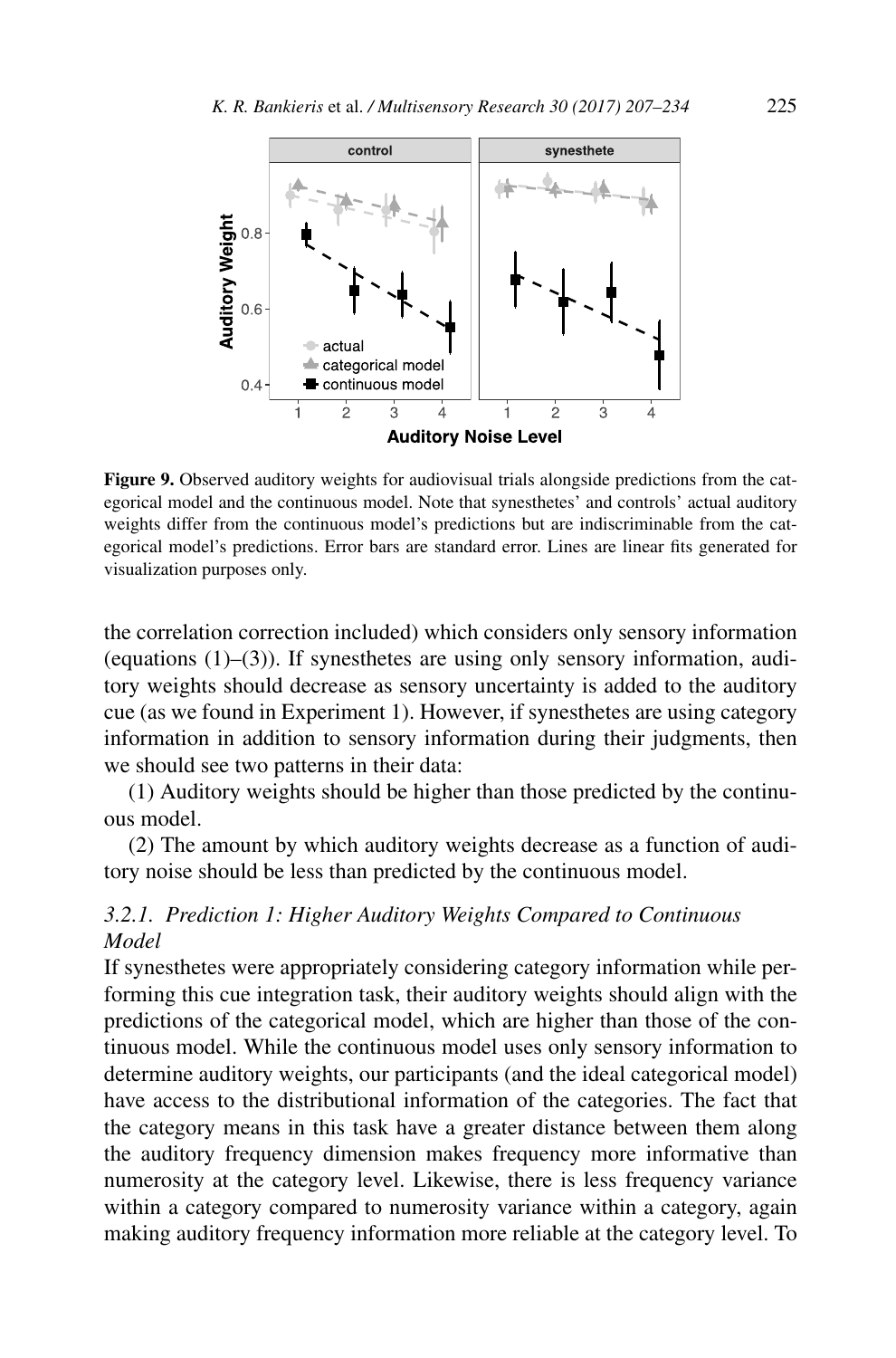examine whether participants used this category information, we fit a mixedeffect linear regression predicting auditory weights from weight type (actual, category model predictions, continuous model predictions) and noise (1–4) with a full random effects structure (i.e., random intercepts and weight type by noise slopes per participant). With participants' observed weights as the reference level (i.e., coded as 0), the beta coefficients for the two other levels of weight type (category model predictions, continuous model predictions) indicate whether or not the participants' weights differ from each of these model predictions. Our analysis found that synesthetes' actual auditory weights were significantly higher than the continuous model's predictions ( $\beta = -0.19$ ,  $SE = 0.08$ ,  $p < 0.05$ ) but did not differ from the category model's predictions;  $\beta = -0.01$ ,  $SE = 0.04$ , ns. These results demonstrate that synesthetes' auditory weights did not align with the predictions of a model using only sensory information, and were quantitatively indiscriminable from the predictions of a model that incorporates both category and sensory information during cue combination. This finding supports the hypothesis that synesthetes are sensitive to the distributions of categories during cue combination.

# *3.2.2. Prediction 2: Smaller Effect of Noise on Auditory Weights*

The second prediction made by the category model of cue combination is that auditory weights will decrease as a function of auditory noise, but by a smaller amount than predicted by the continuous model. That is, the effect of noise on auditory weights should be smaller if participants are using category information in addition to sensory information. This prediction arises because in addition to sensory information, the category model is utilizing information regarding the category distributions, which does not change as a function of noise. If synesthetes used category information in an ideal manner during our task, their auditory weights should align with the predictions of the category model and not the continuous model. Using the mixed-effects linear regression described above, we investigated the amount by which synesthetes' auditory weights decreased as a function of noise. With synesthetes' observed weights as the reference level (i.e., coded as 0), the beta coefficients for the interaction of noise (1–4) and the two other levels of weight type (category model predictions, continuous model predictions) indicate whether or not the noise effect for synesthetes' weights differs from each of these models' predictions. This analysis revealed that synesthetes' auditory weights decreased as a function of noise by a significantly smaller amount than the continuous model's predictions ( $\beta = -0.04$ ,  $SE = 0.02$ ,  $p < 0.05$ ) but were indistinguishable from the category model's predictions;  $\beta = 0.00$ ,  $SE = 0.01$ , ns. These results demonstrate that the amount by which synesthetes down-weighted auditory information across noise levels (i.e., as reliability decreases) occurs exactly in the manner predicted by the category model rather than the continuous model.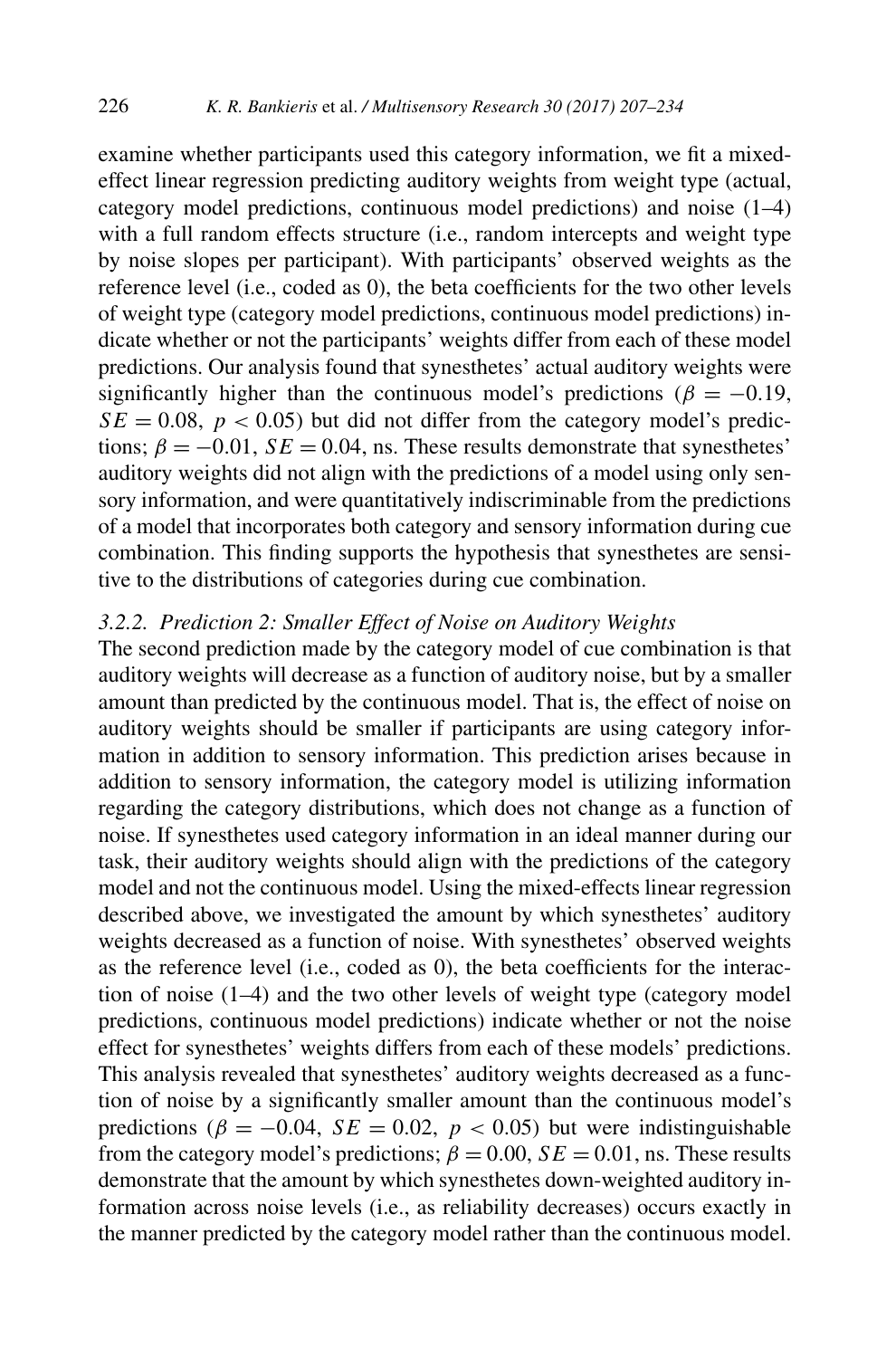Synesthetes did not use sensory variance as the sole factor influencing their cue weights, but additionally integrated the information provided by category structure into their cue weights. Taken together, our findings represent the first set of evidence demonstrating that synesthetes qualitatively and quantitatively integrate both sensory and category information during cue combination across categorical dimensions in a manner consistent with a statistically optimal model.

# *3.2.3. Group Differences*

Comparing the synesthetes to a set of 15 non-synesthetes who previously participated in this same task (Bankieris *et al*., subm.), we found that both synesthetes and non-synesthetes integrated sensory and category information in a manner that is indistinguishable from a statistically optimal observer. To quantitatively compare group behavior we conducted a mixed effects linear regression, modelling observed weights from group (synesthete, control) and noise level (1–4). Results from this analysis found no significant group differences, suggesting that synesthetes and controls quantitatively combine cues along a categorical dimension using the same computational principles. Supporting our findings from Experiment 1, this cue combination task involving categories demonstrates that synesthetes — like non-synesthetes — integrate cues according to Bayesian principles.

# *3.3. Discussion*

In Experiment 2, we examined the computational principles underlying synesthetes' cue combination when categorical dimensions are involved. To do so, we introduced novel multisensory categories to synesthetes and, after these categories were learned, we quantitatively analyzed their cue integration behavior during a categorization task in which cue conflicts were present. Critically, an ideal observer model performing such a cue combination task over categorical dimensions predicts that environmental variability of the categories themselves (specifically separation of categories along each cue dimension and category variance along each cue dimension) in addition to sensory variability should influence cue weighting. While it is very difficult to have knowledge of a given participant's category distributions for natural categories (i.e., speech phonemes), creating novel audiovisual categories allowed us to have strict control over synesthetes' exposure to these categories. Thus, we were able to quantitatively compare synesthetes' behavior to that of a statistically optimal observer who utilizes both category and sensory information. Our results demonstrate that synesthetes' behavior, like that of non-synesthetes, quantitatively matched a statistically optimal observer who ideally integrates cues based on both sensory and category information.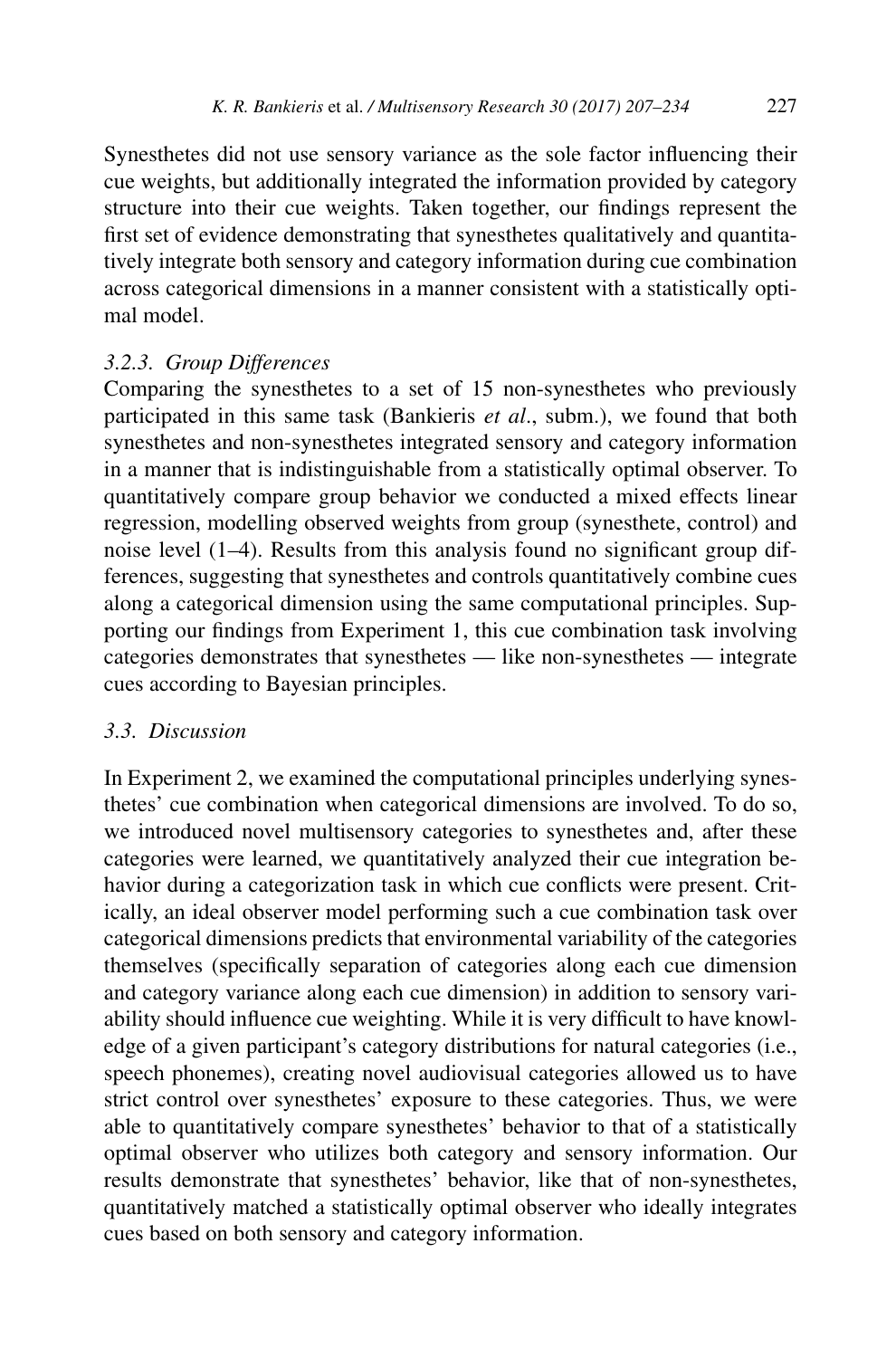#### **4. General Discussion**

Using ideas from the cue integration literature, we sought to examine the computational mechanisms underlying cue combination in synesthetes. Specifically, we investigated synesthetes' audiovisual integration from the perspective of Bayesian cue integration to determine whether synesthetes rely on the same computational principles as non-synesthetes for cue integration. In Experiment 1, we assessed audiovisual integration with a spatial localization task. Results indicated that synesthetes, like non-synesthetes, integrated audio and visual sensory cues to location in a statistically optimal manner. Experiment 2 added the additional layer of category to the integration problem, examining audiovisual integration in the context of newly learned artificial categories. Again, results demonstrated that synesthetes' cue integration behavior mimicked that of non-synesthetes', as it was indistinguishable from an ideal observer model incorporating both sensory and category information. To our knowledge, these findings represent the first quantitative evidence demonstrating that synesthetes integrate audiovisual cues in a manner indistinguishable from an ideal observer, thereby suggesting that synesthetes and non-synesthetes use similar computational principles for cue integration. Our findings also help to clarify the rather confusing literature on sensory integration in synesthetes, which has provided highly variable evidence (from inferior integration to superior integration: Brang *et al*., 2012; Neufeld *et al*. 2012; Whittingham *et al*., 2014).

As our studies were designed to reveal the computational principles of integration itself, our results do not answer questions regarding the conditions under which integration occurs or the downstream effects of integration (e.g., changes in reaction time). However, given our findings that synesthetes integrate cues according to the same computational principles as controls, studies examining these additional questions can exclude differential cue integration principles as a confounding factor. Importantly, our findings highlight the necessity of considering group differences related to *unimodal* sensory processing when comparing synesthetes' and non-synesthetes' performance on cue integration tasks. Behavioral differences in group performance on audiovisual illusions, for instance, might arise due to quantitatively different unimodal perceptual abilities, which are then combined in an identical manner compared to controls. That is, group differences in unimodal processing could lead to different patterns of susceptibility to multisensory illusions, but might actually reflect use of the same integration principles. By generating bimodal predictions for each individual participant (based on their unimodal sensitivities), bimodal performance across groups (e.g., synesthetes and non-synesthetes) can be appropriately compared even if group unimodal differences exist. Accordingly,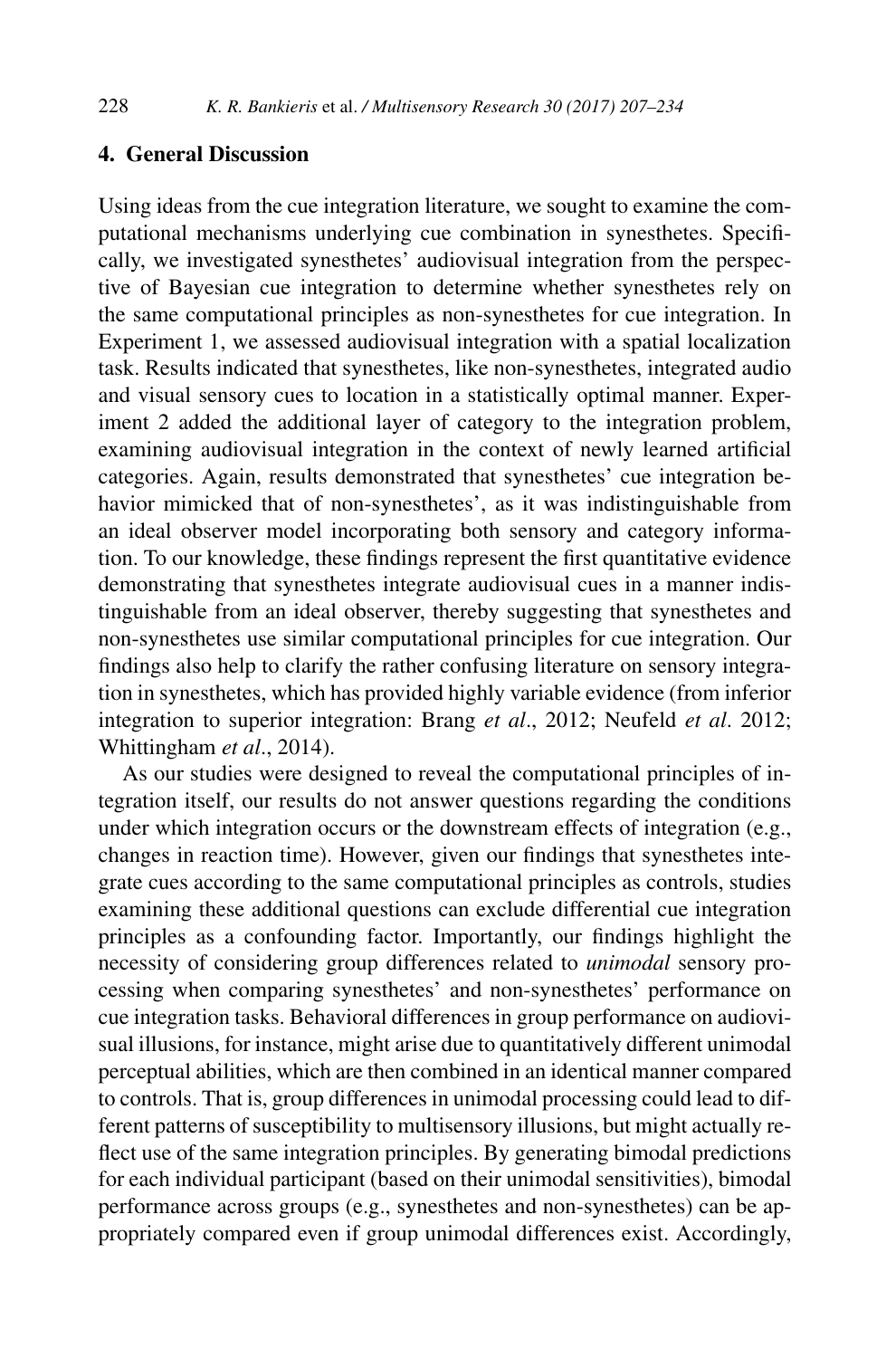this work empirically demonstrates the importance of evaluating synesthetes' performance on individual cues when investigating their cue integration.

We have presented evidence from two different experiments demonstrating statistically optimal audiovisual cue integration by synesthetes, but future research is needed to confirm that this ideal integration process also holds for other cues and modalities. As statistically optimal integration has been demonstrated in a variety of tasks and sensory domains with the general population, we expect that the same will be true for synesthetes. It might be particularly interesting, however, to examine whether or not synesthetes integrate their *synesthetic* experiences according to these same computational principles. A strength of our two experiments is that we presented auditory and visual stimuli that did not induce synesthetic experiences (thus eliminating the possibility that our findings are due to an additional synesthetic percept). Future experiments could present synesthesia-inducing stimuli to determine whether the reliability of a synesthetic percept itself influences the cue integration process. Such a design would examine whether synesthetic percepts are governed by the same cue integration principles as nonsynesthetic percepts.

#### **References**

- Ahissar, M. and Hochstein, S. (2004). The reverse hierarchy theory of visual perceptual learning, *Trends Cogn. Sci.* **8**, 457–464.
- Bankieris, K., Bejjanki, V. R. and Aslin, R. (subm.). Sensory cue-combination in the context of newly learned categories.
- Bargary, G. and Mitchell, K. J. (2008). Synaesthesia and cortical connectivity, *Trends Neurosci.* **31**, 335–342.
- Bejjanki, V. R., Clayards, M., Knill, D. C. and Aslin, R. N. (2011). Cue integration in categorical tasks: insights from audio-visual speech perception, *PLoS One* **6**, e19812. DOI[:10.1371/](http://dx.doi.org/10.1371/journal.pone.0019812) [journal.pone.0019812.](http://dx.doi.org/10.1371/journal.pone.0019812)
- Brang, D., Williams, L. E. and Ramachandran, V. S. (2012). Grapheme–color synesthetes show enhanced crossmodal processing between auditory and visual modalities, *Cortex* **48**(5), 630– 637.
- Calkins, M. W. (1893). A statistical study of pseudochromesthesia and of mental forms, *Am. J. Psychol.* **5**, 439–466.
- Claparede, E. (1903). Persistance de l'audition colorée, *C. R. Seances Soc. Biol. Fil.* **55**, 1257– 1259.
- Clayards, M., Tanenhaus, M. K., Aslin, R. N. and Jacobs, R. A. (2008). Perception of speech reflects optimal use of probabilistic speech cues, *Cognition* **108**, 804–809.
- Day, S. (2005). Some demographic and socio-cultural aspects of synesthesia, in: *Synesthesia: Perspectives From Cognitive Neuroscience*, L. C. Robertson and N. Sagiv (Eds), pp. 11–33. Oxford University Press, New York, NY, USA.
- Day, S. (2009). Types of synesthesia, in: *Synesthesia*. Retrieved from [http://www.daysyn.com/](http://www.daysyn.com/Types-of-Syn.html) [Types-of-Syn.html.](http://www.daysyn.com/Types-of-Syn.html)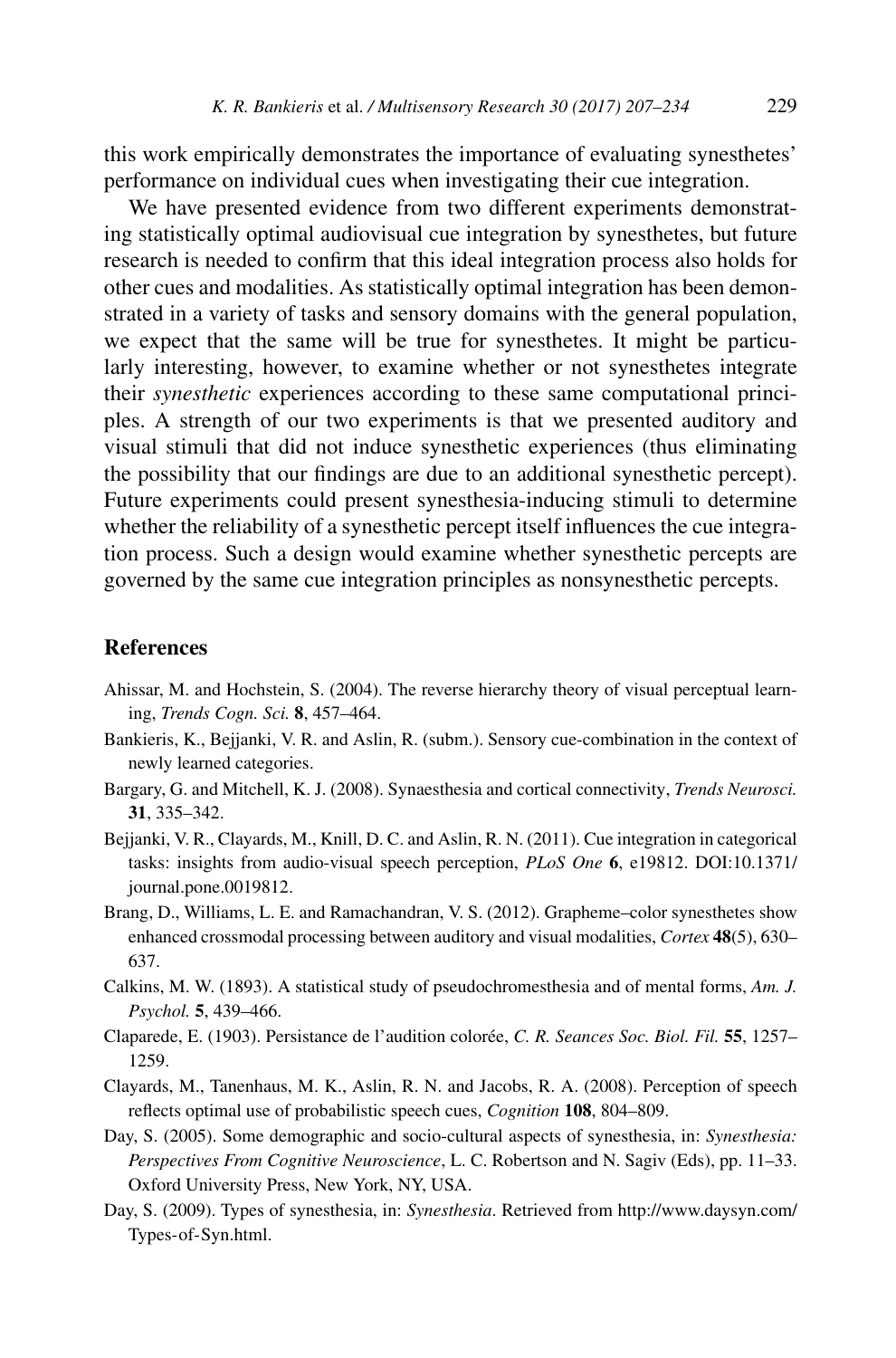- Eagleman, D. M., Kagan, A. D., Nelson, S. S., Sagaram, D. and Sarma, A. K. (2007). A standardized test battery for the study of synesthesia, *J. Neurosci. Meth.* **159**, 139–145.
- Ernst, M. O. and Banks, M. S. (2002). Humans integrate visual and haptic information in a statistically optimal fashion, *Nature* **415**(6870), 429–433.
- Feldman, N. H., Griffiths, T. L. and Morgan, J. L. (2009). The influence of categories on perception: explaining the perceptual magnet effect as optimal statistical inference, *Psychol. Rev.* **116**, 752–782.
- Grossenbacher, P. G. and Lovelace, C. T. (2001). Mechanisms of synesthesia: cognitive and physiological constraints, *Trends Cogn. Sci.* **5**, 36–41.
- Hänggi, J., Wotruba, D. and Jäncke, L. (2011). Globally altered structural brain network topology in grapheme-color synesthesia, *J. Neurosci.* **31**, 5816–5828.
- Hershenson, M. (1962). Reaction time as a measure of intersensory facilitation, *J. Exp. Psychol.* **63**, 289–293.
- Hillis, J. M., Ernst, M. O., Banks, M. S. and Landy, M. S. (2002). Combining sensory information: mandatory fusion within, but not between, senses, *Science* **298**(5598), 1627–1630.
- Hubbard, E. M., Brang, D. and Ramachandran, V. S. (2011). The cross-activation theory at 10, *J. Neuropsychol.* **5**, 152–177.
- Hupé, J. M. and Dojat, M. (2015). A critical review of the neuroimaging literature on synesthesia, *Front. Hum. Neurosci.* **9**, 103. DOI[:10.3389/fnhum.2015.00103.](http://dx.doi.org/10.3389/fnhum.2015.00103)
- Jacobs, R. A. and Fine, I. (1999). Experience-dependent integration of texture and motion cues to depth, *Vis. Res.* **39**, 4062–4075.
- Jäncke, L., Beeli, G., Eulig, C. and Hänggi, J. (2009). The neuroanatomy of grapheme–color synesthesia, *Eur. J. Neurosci.* **29**, 1287–1293.
- Jewanski, J., Day, S. and Ward, J. (2009). A colorful albino: the first documented case of synaesthesia, by Georg Tobias Ludwig Sachs in 1812, *J. Hist. Neurosci.* **18**, 293–303.
- Körding, K. P. and Wolpert, D. M. (2004). Bayesian integration in sensorimotor learning, *Nature* **427**(6971), 244–247.
- Körding, K. P., Beierholm, U., Ma, W. J., Quartz, S., Tenenbaum, J. B. and Shams, L. (2007). Causal inference in multisensory perception, *PLoS One* **2**, e943. DOI[:10.1371/journal.pone.](http://dx.doi.org/10.1371/journal.pone.0000943) [0000943.](http://dx.doi.org/10.1371/journal.pone.0000943)
- Laurienti, P. J., Burdette, J. H., Maldjian, J. A. and Wallace, M. T. (2006). Enhanced multisensory integration in older adults, *Neurobiol. Aging* **27**, 1155–1163.
- Michel, M. M. and Jacobs, R. A. (2008). Learning optimal integration of arbitrary features in a perceptual discrimination task, *J. Vis.* **8**(3), 1–16. DOI[:10.1167/8.2.3.](http://dx.doi.org/10.1167/8.2.3)
- Miller, J. (1982). Divided attention: evidence for coactivation with redundant signals, *Cogn. Psychol.* **14**, 247–279.
- Muir, D. W., Clifton, R. K. and Clarkson, M. G. (1989). The development of a human auditory localization response: a U-shaped function, *Can. J. Psychol.* **43**, 199–216.
- Neufeld, J., Sinke, C., Zedler, M., Emrich, H. M. and Szycik, G. R. (2012). Reduced audio– visual integration in synaesthetes indicated by the double-flash illusion, *Brain Res.* **1473**, 78–86.
- O'Hanlon, E., Newell, F. N. and Mitchell, K. J. (2013). Combined structural and functional imaging reveals cortical deactivations in grapheme–color synaesthesia, *Front. Psychol.* **4**, 755. DOI[:10.3389/fpsyg.2013.00755.](http://dx.doi.org/10.3389/fpsyg.2013.00755)
- Oruç, I., Maloney, L. T. and Landy, M. S. (2003). Weighted linear cue combination with possibly correlated error, *Vis. Res.* **43**, 2451–2468.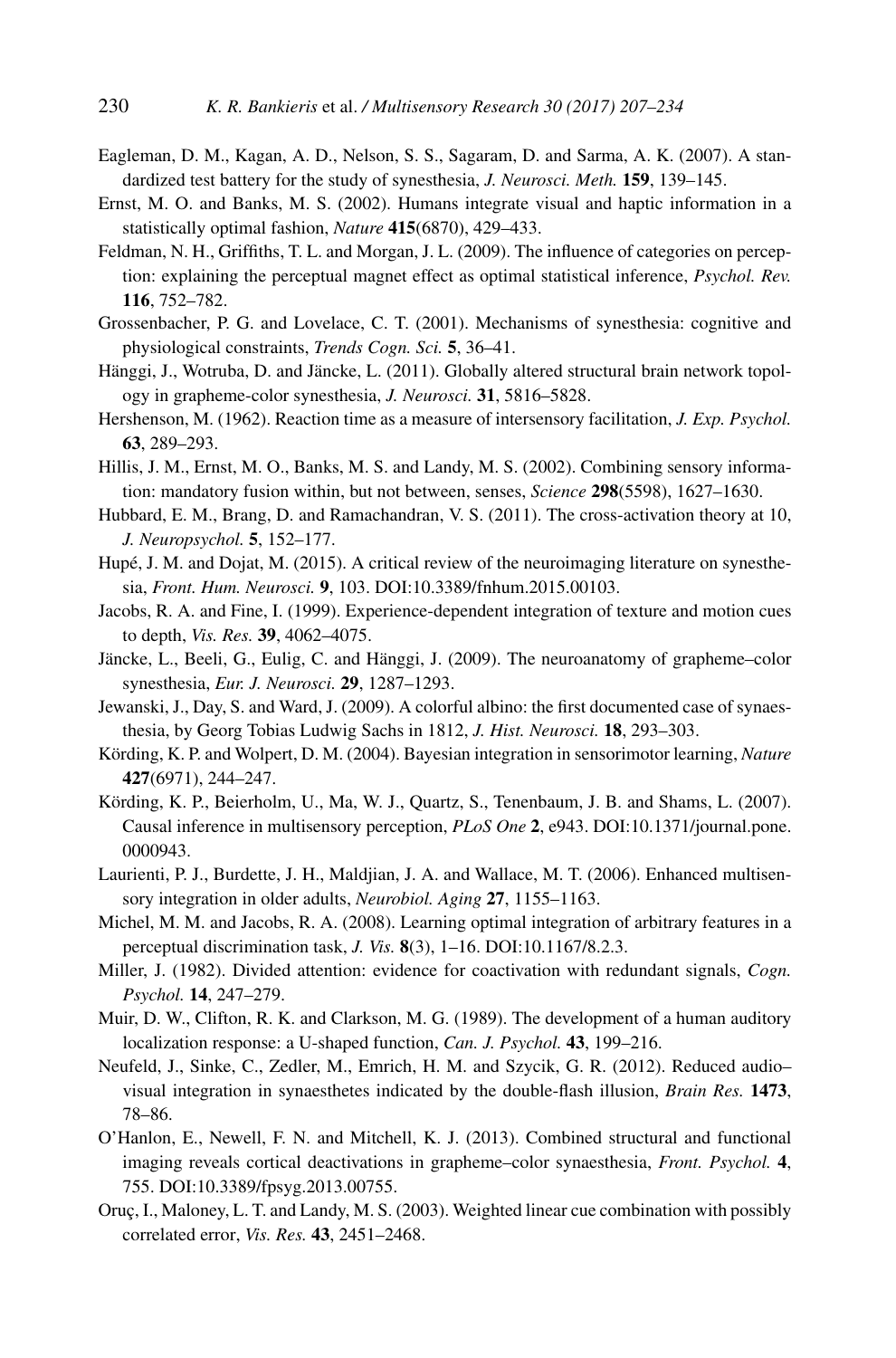- Ramachandran, V. and Hubbard, E. M. (2001). Synaesthesia: a window into perception, thought and language, *J. Consc. Stud.* **8**, 3–34.
- Rouw, R. and Scholte, H. S. (2007). Increased structural connectivity in grapheme-color synesthesia, *Nat. Neurosci.* **10**, 792–797.
- Rouw, R. and Scholte, H. S. (2010). Neural basis of individual differences in synesthetic experiences, *J. Neurosci.* **30**, 6205–6213.
- Rouw, R., Scholte, H. S. and Colizoli, O. (2011). Brain areas involved in synaesthesia: a review, *J. Neuropsychol.* **5**, 214–242.
- Shams, L., Kamitani, Y. and Shimojo, S. (2000). Illusions: what you see is what you hear, *Nature* **408**(6814), 788.
- Sinke, C., Neufeld, J., Zedler, M., Emrich, H. M., Bleich, S., Münte, T. F. and Szycik, G. R. (2012). Reduced audiovisual integration in synesthesia–evidence from bimodal speech perception, *J. Neuropsychol.* **8**, 94–106.
- Tomson, S. N., Narayan, M., Allen, G. I. and Eagleman, D. M. (2013). Neural networks of colored sequence synesthesia, *J. Neurosci.* **33**, 14098–14106.
- Van Beers, R. J., Sittig, A. C. and Denier, J. A. N. J. (1999). Integration of proprioceptive and visual position-information: an experimentally supported model, *J. Neurophysiol.* **81**, 1355– 1364.
- Weiss, P. H. and Fink, G. R. (2009). Grapheme-colour synaesthetes show increased grey matter volumes of parietal and fusiform cortex, *Brain* **132**, 65–70.
- Whittingham, K. M., McDonald, J. S. and Clifford, C. W. (2014). Synesthetes show normal sound-induced flash fission and fusion illusions, *Vis. Res.* **105**, 1–9.
- Wichmann, F. A. and Hill, N. J. (2001). The psychometric function: I. Fitting, sampling, and goodness of fit, *Percept Psychophys.* **63**, 1293–1313.

#### **Appendix**

#### *A.1. Experiment 1: Data Analysis*

To analyze participants' left/right responses, we fit psychometric curves to participants' localization performance for each of the seven stimulus conditions (one noise level of auditory only trials, three noise levels of visual only trials, and three noise levels of audiovisual trials) in a manner similar to the approach used by Bejjanki *et al*. (2011). For each unique stimulus, the raw response data were organized into arrays specifying the proportion of trials that a participant responded 'right' (out of 25 repetitions). Realizing that individual participants' data did not always span the entire range from 0.0 to 1.0, we used modified cumulative Gaussian psychometric functions including lapse rates to model their behavior more accurately (Wichmann and Hill, 2001). This psychometric function modeled the probability of responding 'right' as a mixture of an underlying Gaussian discrimination process and a random guessing process. We coded participant responses as  $y_i = 0$  for a response of 'left' and  $y_i = 1$  for a response of 'right'. We used the following psychometric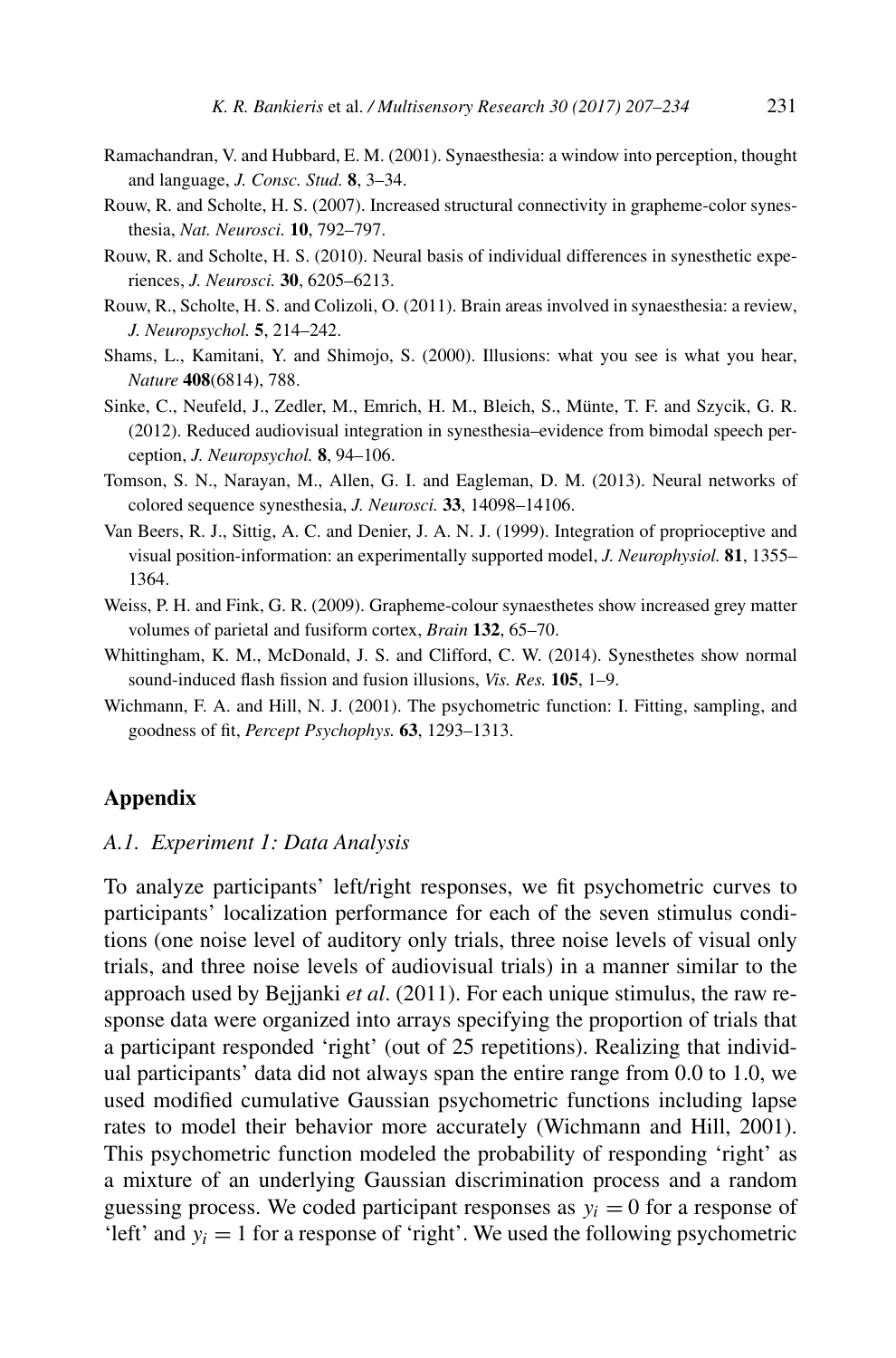model:

$$
p(y_i = 1 | x_i) = \gamma + (1 - \gamma - \lambda) \Gamma(x_i; \mu, \sigma)
$$
  
\n
$$
p(y_i = 0 | x_i) = 1 - p(y_i = 1 | x_i)
$$
\n(A.1)

where  $y_i$  is the participant's response when presented with stimulus  $x_i$ on trial *i*. *μ* and  $\sigma$  are the mean and standard deviation of the cumulative Gaussian, respectively. For the current task,  $\mu$  represents the Point of Subjective equality (PSE) where the two presented locations for the standard and the probe are the same, and  $\sigma$  represents the discrimination threshold. Lapse rate parameters are represented by  $\gamma$  and  $\lambda$ , where  $\gamma$  is the base rate of responding 'right' when there is no evidence that the second stimulus was presented to the right of the first, and  $\lambda$  is the miss rate, i.e., the probability of responding incorrectly regardless of the amount of information for rightward movement from the first to the second stimulus. We constrained the lapse parameters to be between 0.0 and 0.25 and assumed that they were constant across noise levels and conditions (audio only, video only, or audiovisual). We used maximum likelihood fits to estimate the parameters of participants' psychometric functions.

## *A.2. Estimating Parameters for Unimodal Performance*

The audio only stimuli were presented in noise 1 only. Accordingly, the likelihood of a subject making a decision  $Y_i$  on audio only trial  $i$ , when presented with auditory stimulus  $x_i$  can be written as:

$$
l_i = \left[ \left( \gamma + (1 - \gamma - \lambda) \Gamma(x_i; \mu, \sigma) \right) Y_i \right] + \left[ \left( 1 - \left( \gamma + (1 - \gamma - \lambda) \Gamma(x_i; \mu, \sigma) \right) \right) (1 - Y_i) \right]
$$
 (A.2)

The likelihood function for the entire set of audio only data for a given subject is then:

$$
L_{\text{Aud}} = \prod_{i=1}^{N} l_i
$$
\n(A.3)

where *N* is the total number of audio only trials. The visual only trials were presented in three noise levels. Thus, the likelihood of a subject making a decision  $Y_{i,j}$  on visual only trial *i* for noise level *j*, when presented with visual stimulus  $x_{i,j}$  can be written as:

$$
l_{i,j} = \left[ \left( \gamma + (1 - \gamma - \lambda) \Gamma(x_{i,j}; \mu_j, \sigma_j) \right) Y_{i,j} \right] + \left[ \left( 1 - \left( \gamma + (1 - \gamma - \lambda) \Gamma(x_{i,j}; \mu_j, \sigma_j) \right) \right) (1 - Y_{i,j}) \right] \tag{A.4}
$$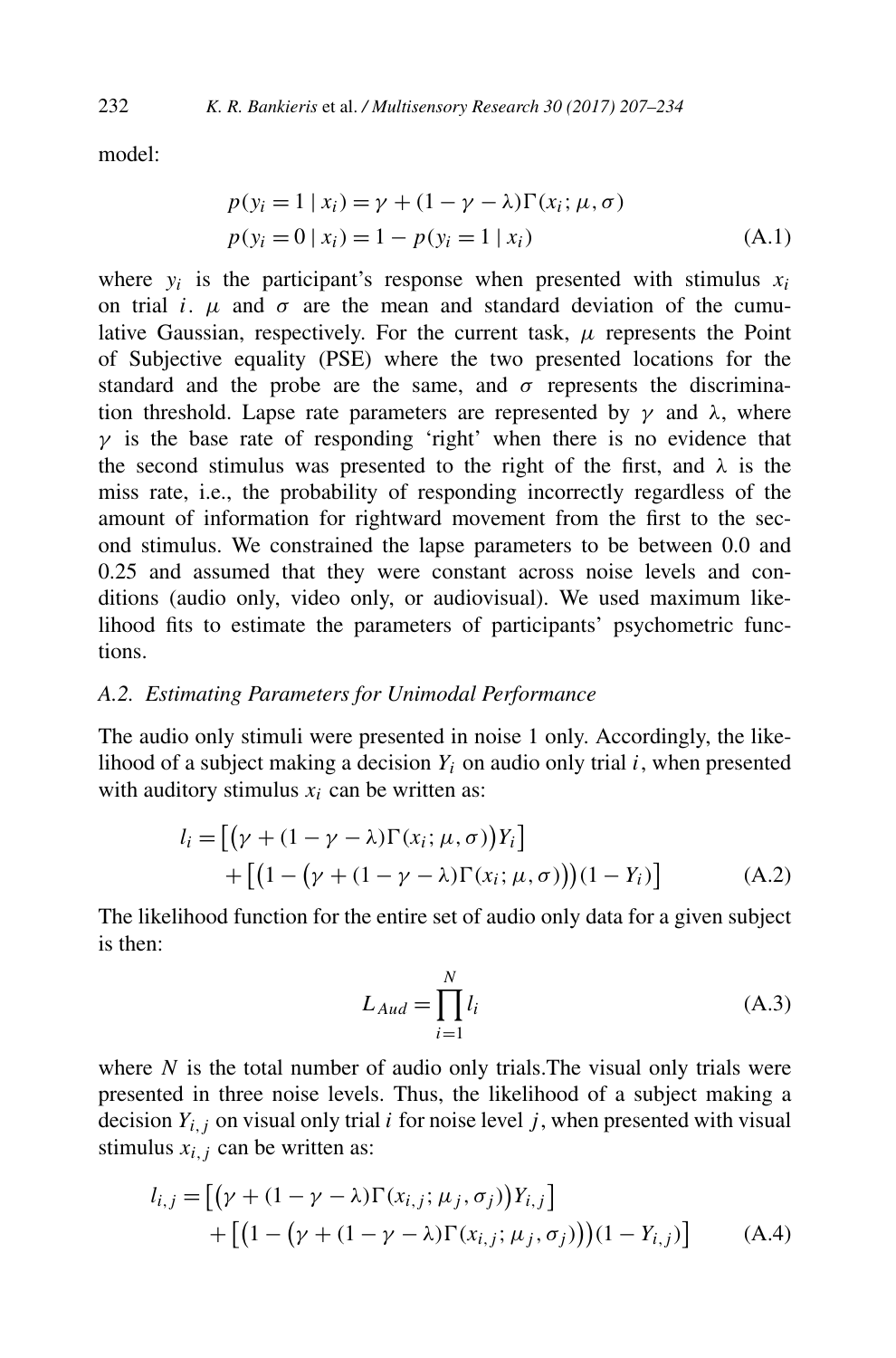The likelihood function for the entire set of visual only trials for a given subject is then given by

$$
L_{Vis} = \prod_{j=1}^{3} \prod_{i=1}^{N} l_{i,j}
$$
 (A.5)

where *N* is the number of visual only trials for each noise level and there are three noise levels.

#### *A.3. Estimating Parameters for Audiovisual Performance*

During each trial of the audiovisual localization task, stimuli consisted of both an auditory and a visual cue to location. Crucially, in a subset of the audiovisual stimuli, there were cue conflicts between the two modalities which allows for the estimation of the weights that participants used when combining the two cues. Since we are assuming that cue combination in our task is in a linear regime, we consider the effective stimulus in this task to be a weighted combination of the two stimuli. Parameters for the psychometric model ( $\mu$ ,  $\sigma$ , *γ*, and *λ*) and the weights assigned to each modality ( $w_a$  and  $w_y$ ) for bimodal performance were computed from maximum likelihood fits to the raw bimodal performance data for each participant. Specifically, the audiovisual condition of trials had three noise levels, so the likelihood of a subject making a decision  $Y_{i,j}$  on audiovisual trial *i* for noise level *j*, where the presented stimulus was  $x_{a_{i}}$  in the auditory domain and  $x_{v_i}$  in the visual domain, can be written as:

$$
l_{i,j} = \left[ (\gamma + (1 - \gamma - \lambda) \Gamma \left( ((1 - w_{v}) x_{a_{i,j}} + w_{v} x_{v_{i,j}}); \mu_{j}, \sigma_{j}) \right) Y_{i,j} \right] + \left[ (1 - (\gamma + (1 - \gamma - \lambda) \Gamma \left( ((1 - w_{v}) x_{a_{i,j}} + w_{v} x_{v_{i,j}}); \mu_{j}, \sigma_{j}) \right) \times (1 - Y_{i,j}) \right]
$$
(A.6)

Since  $w_a$  and  $w_v$  sum to one, the above expression replaces  $w_a$  with  $1 - w_v$ . The likelihood function for the entire set of audiovisual trials for a given subject is then given by:

$$
L_{\rm AV} = \prod_{j=1}^{3} \prod_{i=1}^{N} l_{i,j}
$$
 (A.7)

where *N* is the number of audiovisual trials in each noise level and there are three noise levels.

#### *A.4. Avoiding Local Maxima When Fitting Psychometric Functions*

To avoid converging on local maxima, rather than on the desired global maximum likelihood, we repeated each maximum likelihood fit starting from five randomly chosen initial values for the parameters. We then selected the parameters that corresponded to the fit with the best maximal likelihood value, across the five fitting runs, as the best-fit parameters for the psychometric model.